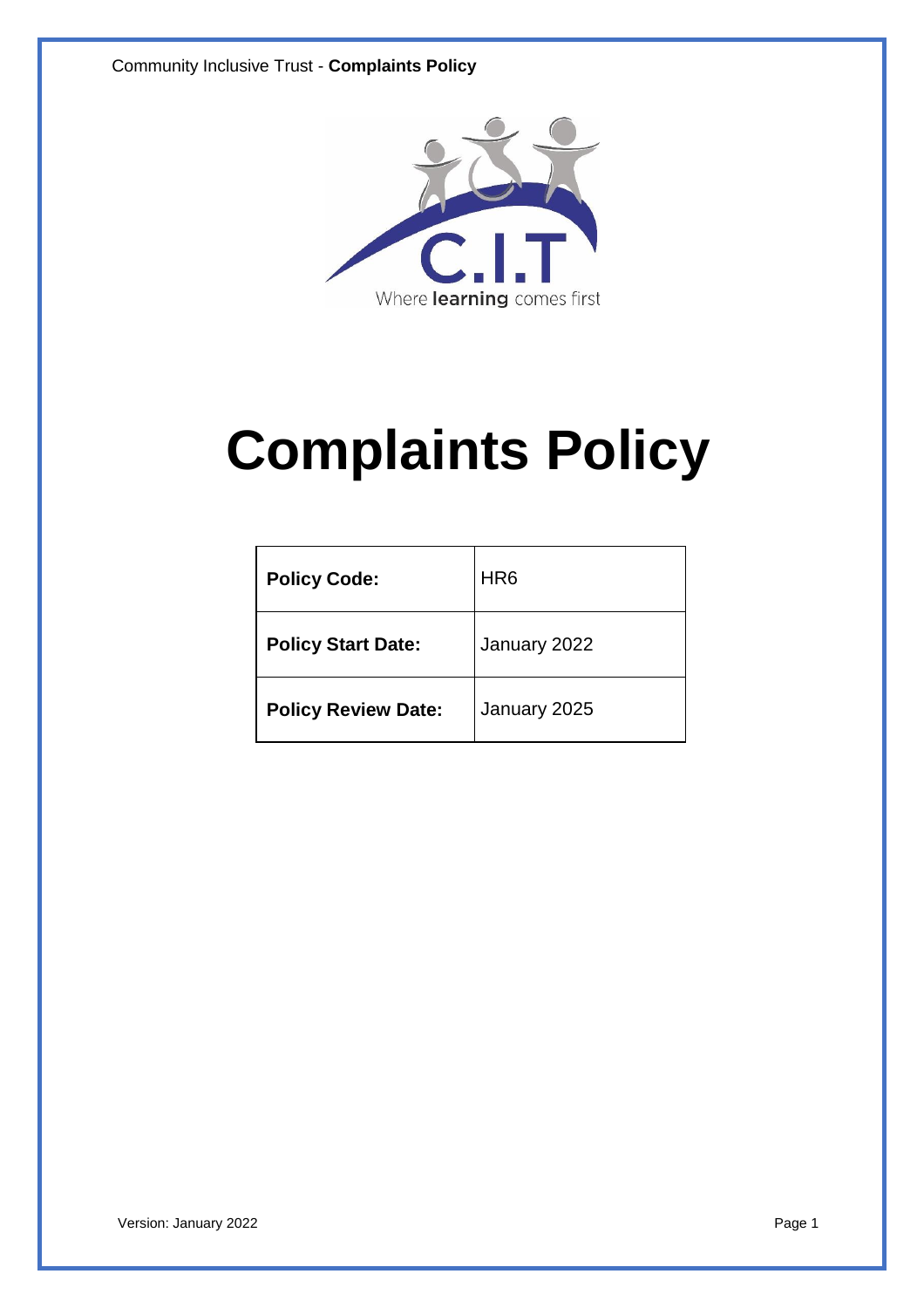# **Statement of intent**

The Community Inclusive Trust aims to resolve all complaints at the earliest possible stage, and where possible, informally, and is dedicated to continuing to provide the highest quality of education possible throughout the procedure.

This policy has been created to deal with any complaint against a member of staff, an Academy or the Trust as a whole, relating to any aspects of the Trust or the provision of facilities or services.

The Trust will ensure the complaints procedure is:

- Easily accessible and publicised on the Trust and each school's website.
- Simple to understand and put into practice.
- Impartial and fair to all parties involved.
- Respectful of confidentiality duties.
- Continuously under improvement, using information gathered during the procedure to inform the Trust's leadership team.
- Fairly investigated, by an independent person when necessary.
- Used to address all issues to provide appropriate and effective responses where necessary.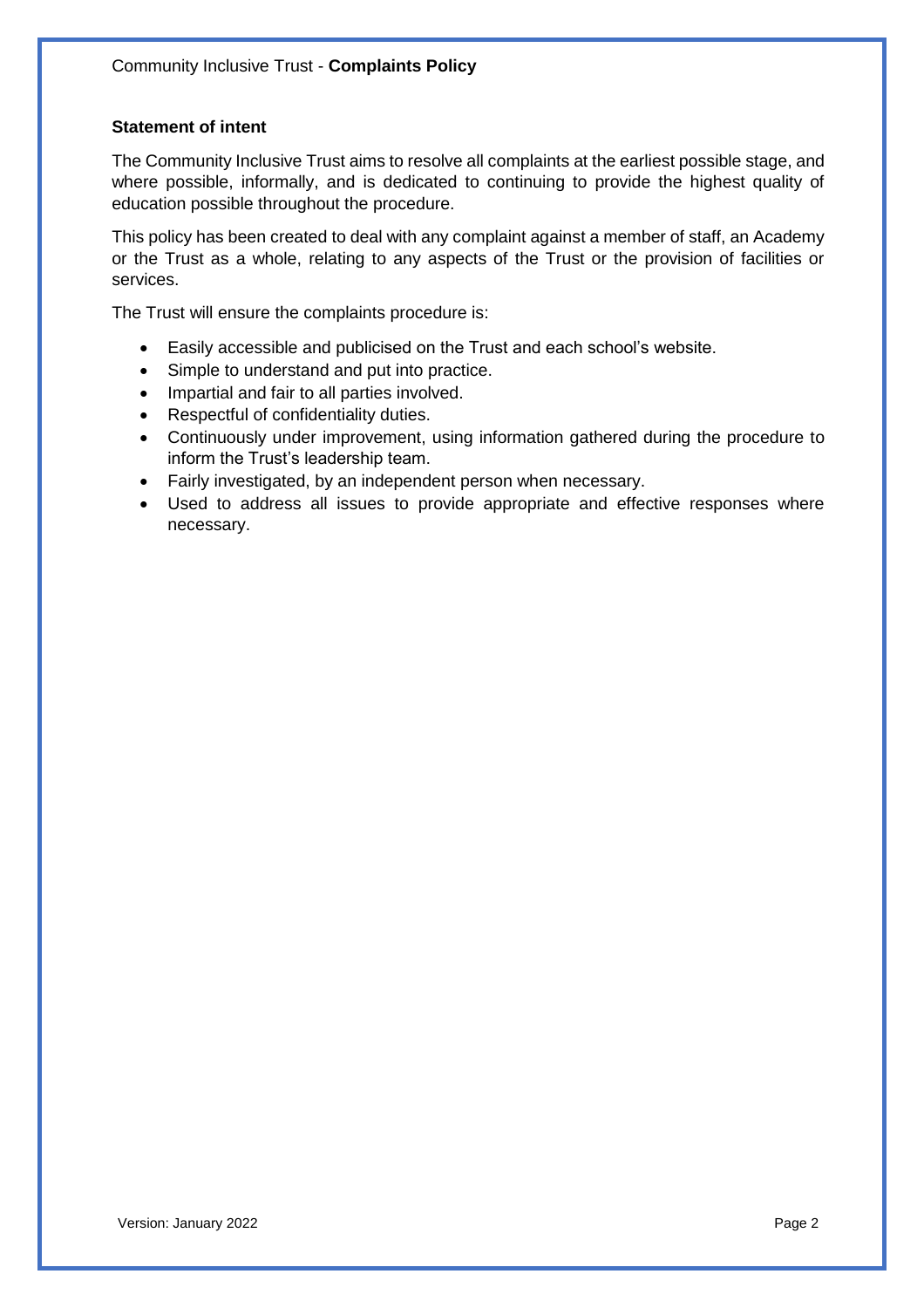# **1. Legal Framework**

- 1.1. This policy has due regard to all relevant legislation including, but not limited to, the following:
	- Education Act 2002
	- Freedom of Information Act 2000
	- Immigration Act 2016
	- Equality Act 2010
	- UK General Data Protection Regulation (GDPR)
	- Data Protection Act 2018
	- The Education (Independent School Standards) Regulations 2014
- 1.2. This policy has also due regard to guidance including, but not limited to, the following:
	- DfE 'Best practice guidance for school complaints procedures 2020'
	- ESFA 'Best practice guidance for academies complaints procedures'
	- HM Government (2016) 'Code of Practice on the English language requirement for public sector workers'
- 1.3. This policy operates in conjunction with the following school policies:
	- Child Protection and Safeguarding Policy
	- Grievance Policy
	- Exclusion Policy
	- Whistleblowing Policy

# **2. Who can make a complaint?**

- 2.1. This complaints procedure is not limited to parents or carers of children that are registered at a CIT Academy. Any person, including members of the public, may make a complaint to the Trust about any provision of facilities or services that we provide. Unless complaints are dealt with under separate statutory procedures (such as appeals relating to exclusions or admissions – see section 9), we will use this complaints procedure.
- 2.2. The Trust will consider all complaints, providing they are not anonymous.

# **3. Definitions**

- 3.1. For the purpose of this policy, a "complaint" can be defined as 'an expression of dissatisfaction' towards the actions taken or a perceived lack of action taken.
- 3.2. A "concern" can be defined as 'an expression of worry or doubt' where reassurance is required. For the purpose of this policy, concerns will be classed and addressed as complaints.
- 3.3. It is in everyone's interest that concerns and complaints are resolved at the earliest possible stage. Many issues can be resolved informally, without the need to use the formal stages of the procedure. CIT takes concerns seriously and will make every effort to resolve the matter as quickly as possible.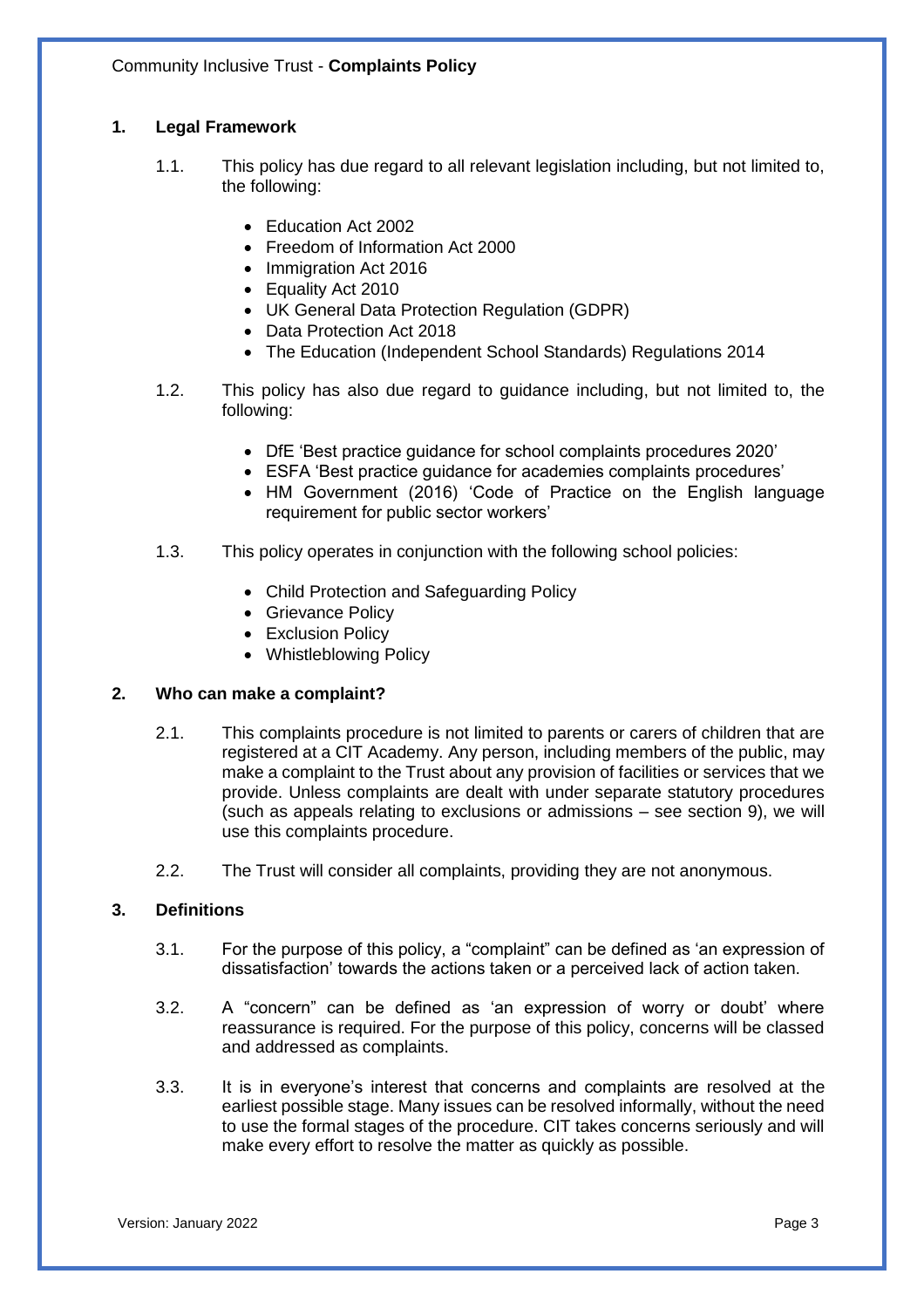- 3.4. A "grievance" is an issue raised by a member of staff where they feel a policy or process has not been implemented fairly or properly. Grievances will be dealt with in line with the Trust's Grievance Policy.
- 3.5. For the purpose of this policy, "unreasonable complaints" include:
	- Vexatious complaints, which:
		- Are obsessive, persistent, harassing, prolific, repetitious.
		- Insist upon pursuing unmeritorious complaints and/or unrealistic outcomes beyond all reason.
		- $\bullet$  Insist upon pursuing meritorious complaints in an unreasonable manner.
		- Are designed to cause disruption or annoyance.
		- Demand for redress which lacks any serious purpose or value.
	- Serial or persistent complaints, which:
		- Are duplicated or sent by the same complainant once the initial complaint has been closed.
		- Are new complaints that are submitted additionally, as part of an existing open complaint, by the same complainant.
- 3.6. Serial or persistent complaints will only be marked as 'serial' once the complainant has completed the complaints procedure. It is the complaint that will be marked as 'serial', meaning the complainant can complain about a separate issue if necessary.
- 3.7. For the purpose of this policy, "duplicate complaints" are identical complaints received from a complainant's spouse, partner, grandparent, child or close friend. These complaints will not be addressed again, the individual making the second complaint will be informed that the complaint has been dealt with on a local level and if they are dissatisfied with the result, they can appeal to the DfE.
- 3.8. Any new details provided by a complainant's spouse, partner, grandparent, child or close friend will be investigated and dealt with in line with the complaints procedure.

# **4. Roles and responsibilities**

- 4.1. The Trust Board has overall responsibility for the effective operation of this policy and for ensuring compliance with the relevant statutory framework. The Board delegates day-to-day responsibility for operating the policy and ensuring its maintenance and review to the Director of HR.
- 4.2. The complainant will receive a more effective response to the complaint if they:
	- explain the complaint in full as early as possible
	- co-operate with the Trust in seeking a solution to the complaint
	- respond promptly to requests for information or meetings or in agreeing the details of the complaint
	- ask for assistance as needed
	- treat all those involved in the complaint with respect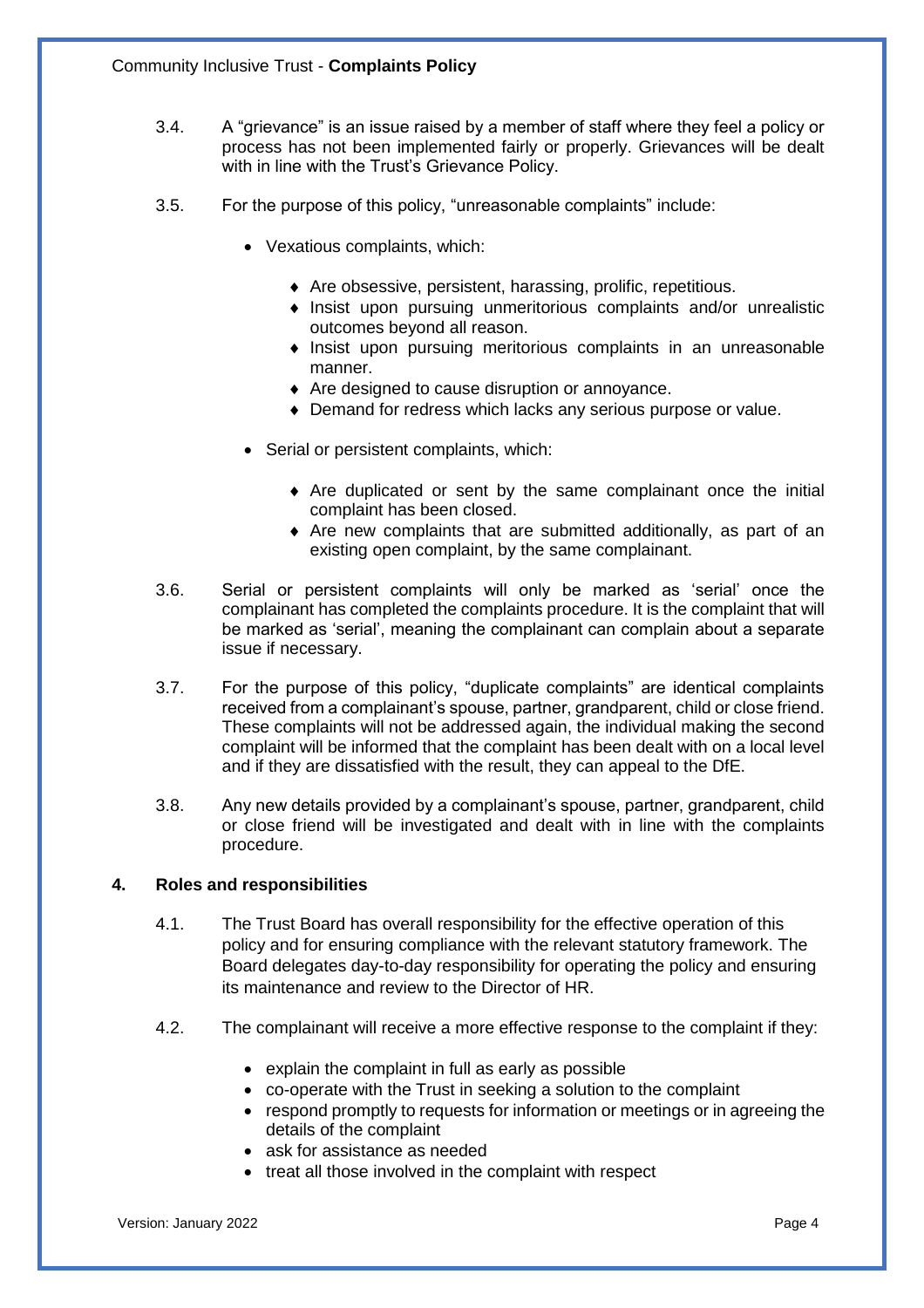- refrain from publicising the details of their complaint on social media and respect confidentiality.
- 4.3. The Investigating Officers will:
	- Establish the facts relevant to the complaint by providing a comprehensive, open, transparent and fair consideration of the complaint through:
		- sensitive and thorough interviewing of the complainant to establish what has happened and who has been involved
		- interviewing staff and children/young people and other people relevant to the complaint
		- consideration of records and other relevant information
		- analysing information
	- Liaise with the complainant to clarify what the complainant feels would put things right.
	- Conduct interviews with an open mind and be prepared to persist in the questioning
	- Keep notes of interviews or arrange for an independent note taker to record minutes of the meeting
	- Ensure that any papers produced during the investigation are kept securely pending any appeal
	- Be mindful of the timescales to respond
	- Prepare a comprehensive report that sets out the facts, identifies solutions and recommends courses of action to resolve problems.
	- Ensure that the complainant is fully updated at each stage of the procedure
	- Liaise with staff members, headteacher, Chair of Local School/Trust Board and Clerks as appropriate to ensure the smooth running of the complaints procedure
	- Be aware of issues regarding:
		- sharing third party information
		- additional support. This may be needed by complainants when making a complaint including interpretation support or where the complainant is a child or young person
		- $\bullet$  keep records.

#### 4.4. The Clerk will:

- ensure that all people involved in the complaint procedure are aware of their legal rights and duties, including any under legislation relating to school complaints, education law, the Equality Act 2010, the Freedom of Information Act 2000, the Data Protection Act (DPA) 2018 and the General Data Protection Regulations (GDPR)
- set the date, time and venue of the panel meeting, ensuring that the dates are convenient to all parties (if they are invited to attend) and that the venue and proceedings are accessible
- collate any written material relevant to the panel meeting and send it to the parties in advance of the meeting within an agreed timescale
- record the proceedings
- circulate the minutes of the meeting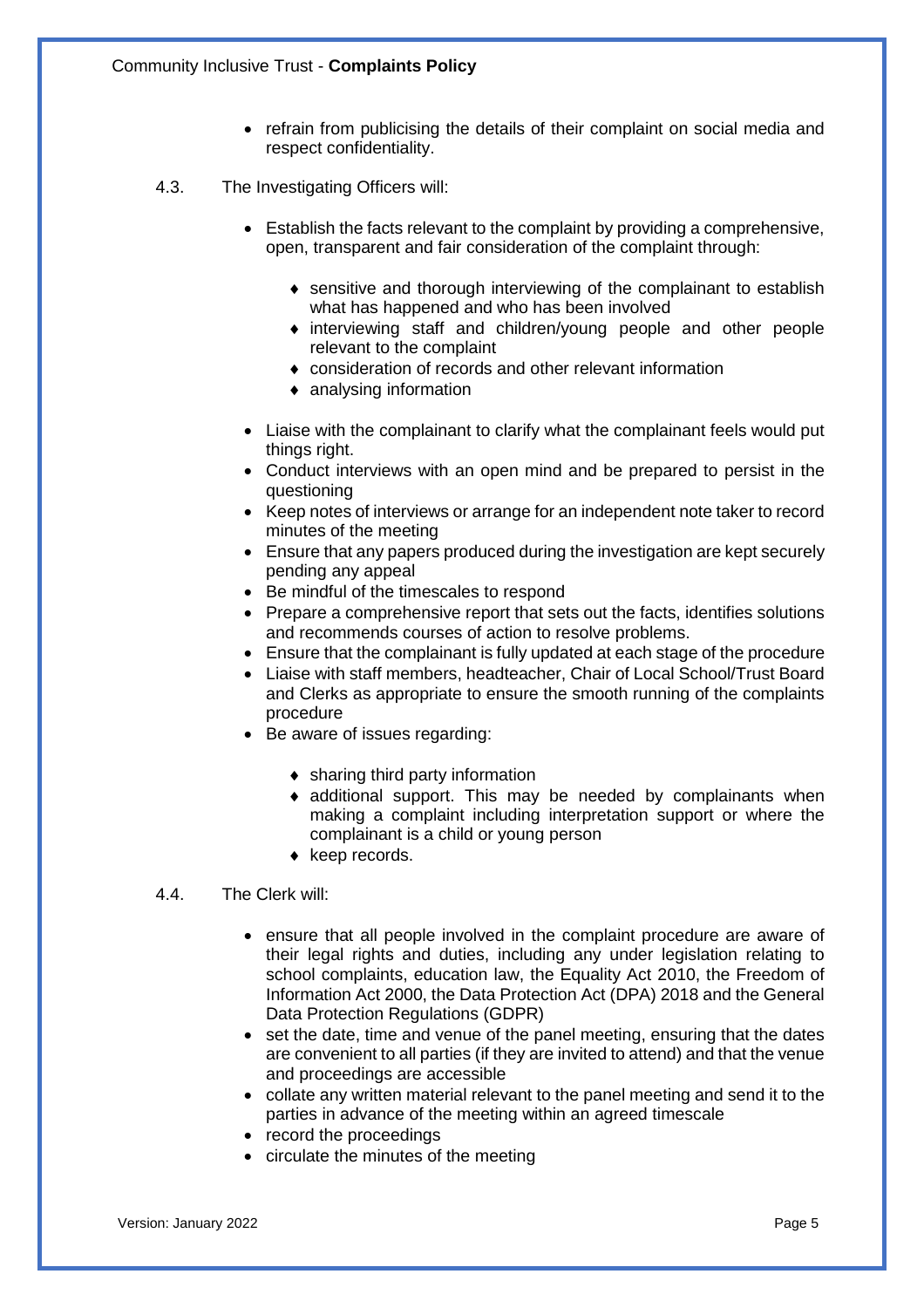- 4.5. The Panel Chair, who is nominated in advance of the complaint meeting, should ensure that:
	- both parties are asked (via the Clerk) to provide any additional information relating to the complaint by a specified date in advance of the meeting
	- the meeting is conducted in an informal manner, is not adversarial, and that, if all parties are invited to attend, everyone is treated with respect and courtesy
	- complainants who may not be used to speaking at such a meeting are put at ease. This is particularly important if the complainant is a child/young person
	- the remit of the committee is explained to the complainant
	- written material is seen by everyone in attendance, provided it does not breach confidentiality or any individual's rights to privacy under the DPA 2018 or GDPR.
	- If a new issue arises it would be useful to give everyone the opportunity to consider and comment upon it; this may require a short adjournment of the meeting
	- both the complainant and the school are given the opportunity to make their case and seek clarity, either through written submissions ahead of the meeting or verbally in the meeting itself
	- the issues are addressed
	- key findings of fact are made
	- the panel is open-minded and acts independently
	- no member of the panel has an external interest in the outcome of the proceedings or any involvement in an earlier stage of the procedure
	- the meeting is minuted
	- they liaise with the Clerk
- 4.6. Panel Members should be aware that:
	- the meeting must be independent and impartial, and should be seen to be so
	- Nobody may sit on the panel if they have had a prior involvement in the complaint or in the circumstances surrounding it.
	- the aim of the meeting should be to resolve the complaint and achieve reconciliation between the Trust and the complainant
	- We recognise that the complainant might not be satisfied with the outcome if the meeting does not find in their favour. It may only be possible to establish the facts and make recommendations.
	- many complainants will feel nervous and inhibited in a formal setting
	- Parents/carers often feel emotional when discussing an issue that affects their child.
	- extra care needs to be taken when the complainant is a child/young person and present during all or part of the meeting
	- Careful consideration of the atmosphere and proceedings should ensure that the child/young person does not feel intimidated.
	- The committee should respect the views of the child/young person and give them equal consideration to those of adults.
	- If the child/young person is the complainant, the committee should ask in advance if any support is needed to help them present their complaint. Where the child/young person's parent is the complainant, the committee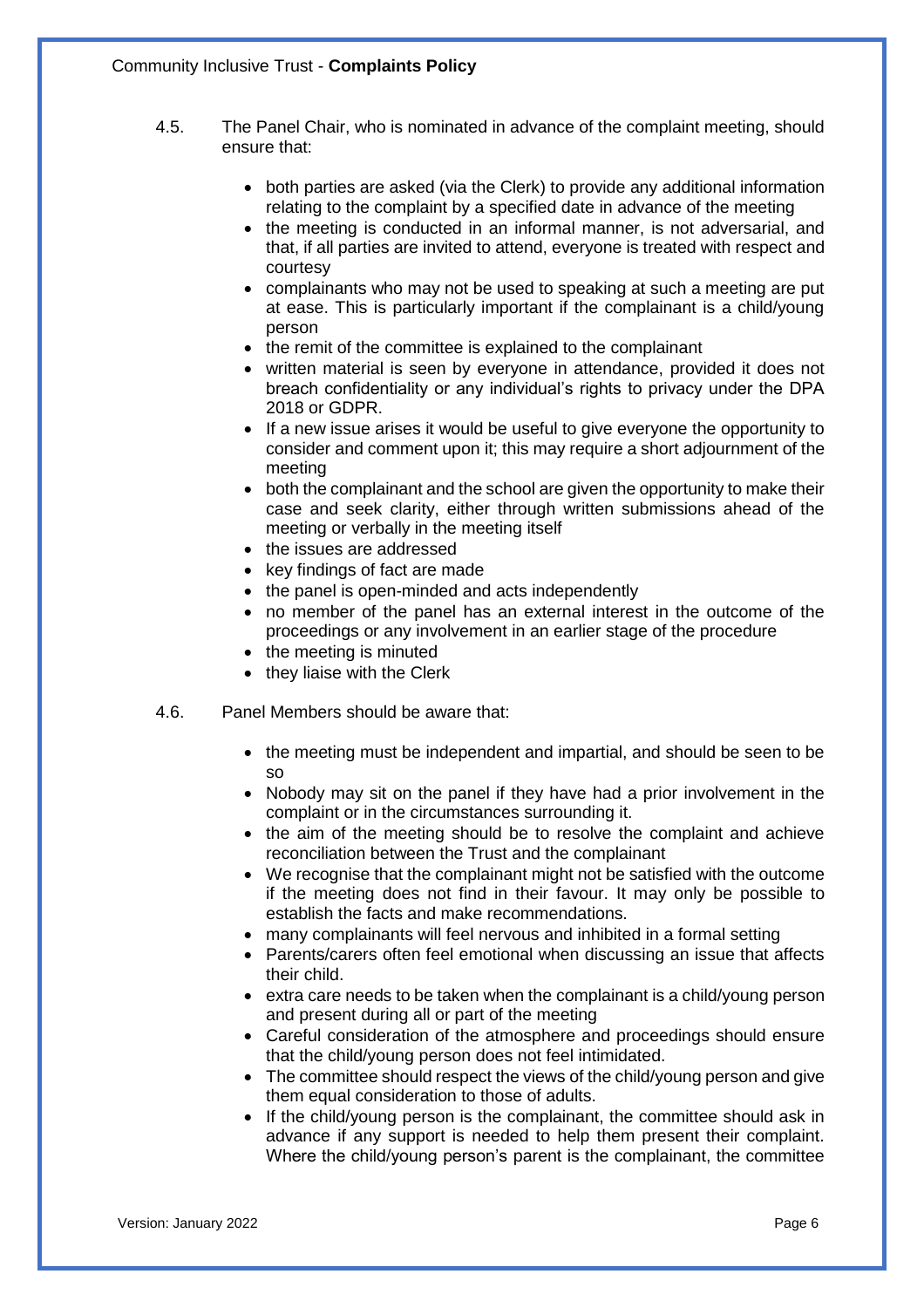should give the parent the opportunity to say which parts of the meeting, if any, the child/young person needs to attend.

- However, the parent should be advised that agreement might not always be possible if the parent wishes the child/young person to attend a part of the meeting that the committee considers is not in the child/young person's best interests.
- the welfare of the child/young person is paramount.
- The panel can:
	- Dismiss or uphold the complaint, in whole or in part.
	- Decide on appropriate action to be taken.
	- Recommend changes that the school/Trust can make to prevent reoccurrence of the problem.

#### **5. Making a complaint**

- 5.1. Complaints should be made using the appropriate channels of communication, including the use of the Complaints Procedure Form. All complaints shall be considered, whether they are made in person, by telephone, in writing, electronically via email, or via a third party (such as the Citizen's Advice Bureau), providing they are not anonymous.
- 5.2. A complaint can progress to the next stage of the procedure even if it is not viewed as "justified". All complainants are given the opportunity to fully complete the complaints procedure.
- 5.3. The first point of contact when following the complaints procedure is as follows:
	- Complaints about a school or a member of school staff (except the head teacher) – The relevant headteacher
	- Complaints about the Trust in general, including the central support hub and its staff – The Director of HR
	- Complaints about any member of a Local School Board or Trust Board The Director of HR
	- Complaints about LEARN teaching centre The Director of Learn
	- Complaints about a headteacher, Director of Learn or a member of the Executive Leadership Team, including the CEO – The Director of HR
	- Complaints about the Director of HR The CEO
- 5.4. See contacts in section 25 for the relevant email addresses. All complaints should have COMPLAINT in the subject header.
- 5.5. In accordance with equality law, we will consider making reasonable adjustments if required, to enable complainants to access and complete this complaints procedure. For instance, providing information in alternative formats, assisting complainants in raising a formal complaint or holding meetings in accessible locations.
- 5.6. Under some circumstances, it may be necessary to deviate from the complaints procedure. Any deviation will be documented, along with the reasons for this.
- 5.7. Information about a complaint will not be disclosed to a third party without written consent from the complainant.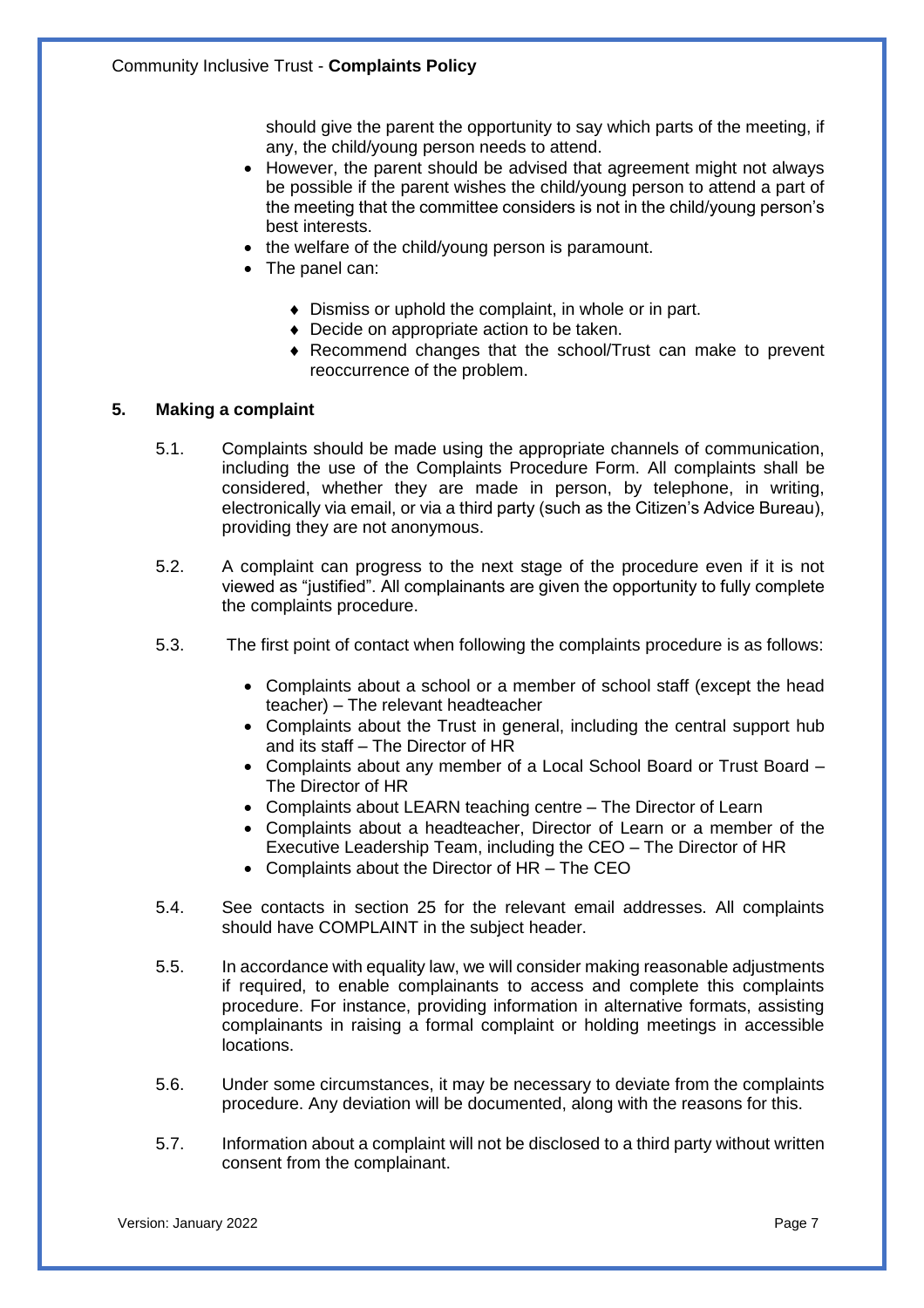- 5.8. The Trust also hopes that a staged framework might prevent an early and unnecessary escalation of the problem.
- 5.9. In addition, the Trust will ensure that lessons learned from the investigation of complaints will prove useful to improve our Trust's policies and practice.
- 5.10. In considering a complaint, if it appears that staff conduct should be investigated, then it may be appropriate for disciplinary or capability procedures to be used. The Director of HR will decide whether an alternative process would be more appropriate.
- 5.11. Complainants will be advised that any staff conduct complaints will be considered under staff disciplinary procedures, if appropriate, but outcomes will not be shared with them.
- 5.12. If the decision is made that a complaint about staff conduct should be dealt with according to the Disciplinary Procedure, the Investigating Officer will ensure that any outstanding general Trust management issues which may arise from that complaint are dealt with under the Complaints Procedure
- 5.13. If following the Complaints Procedure is appropriate, but there is a possibility that the matters could at some future point lead to disciplinary proceedings, the member of staff who is the subject of the complaint will be advised of that possibility.
- 5.14. The Trust should allow that staff member to bring a Trade Union representative or colleague to any meeting about the complaint.
- 5.15. Nothing in this policy precludes a Complaints Panel deciding to refer the complaint back to the Disciplinary Procedure.
- 5.16. All complaints will be treated as confidential. Only those members of staff concerned with investigating the complaint will have access to the file. No confidential information regarding the investigation will be made available publicly. However, it should be noted that if any action taken by a member of staff is the subject of a complaint, then that person should be advised of the complaint made against them.

# **6. Anonymous Complaints**

6.1. The Trust will not normally investigate anonymous complaints. However, the head teacher or Director of HR, if appropriate, will determine whether the complaint warrants an investigation.

# **7. Time scales**

7.1. Complaints are expected to be made as soon as possible after an incident arises to enable the Trust to address the issue in an appropriate timescale. The Trust upholds a three-month time limit in which a complaint can be lodged regarding an incident.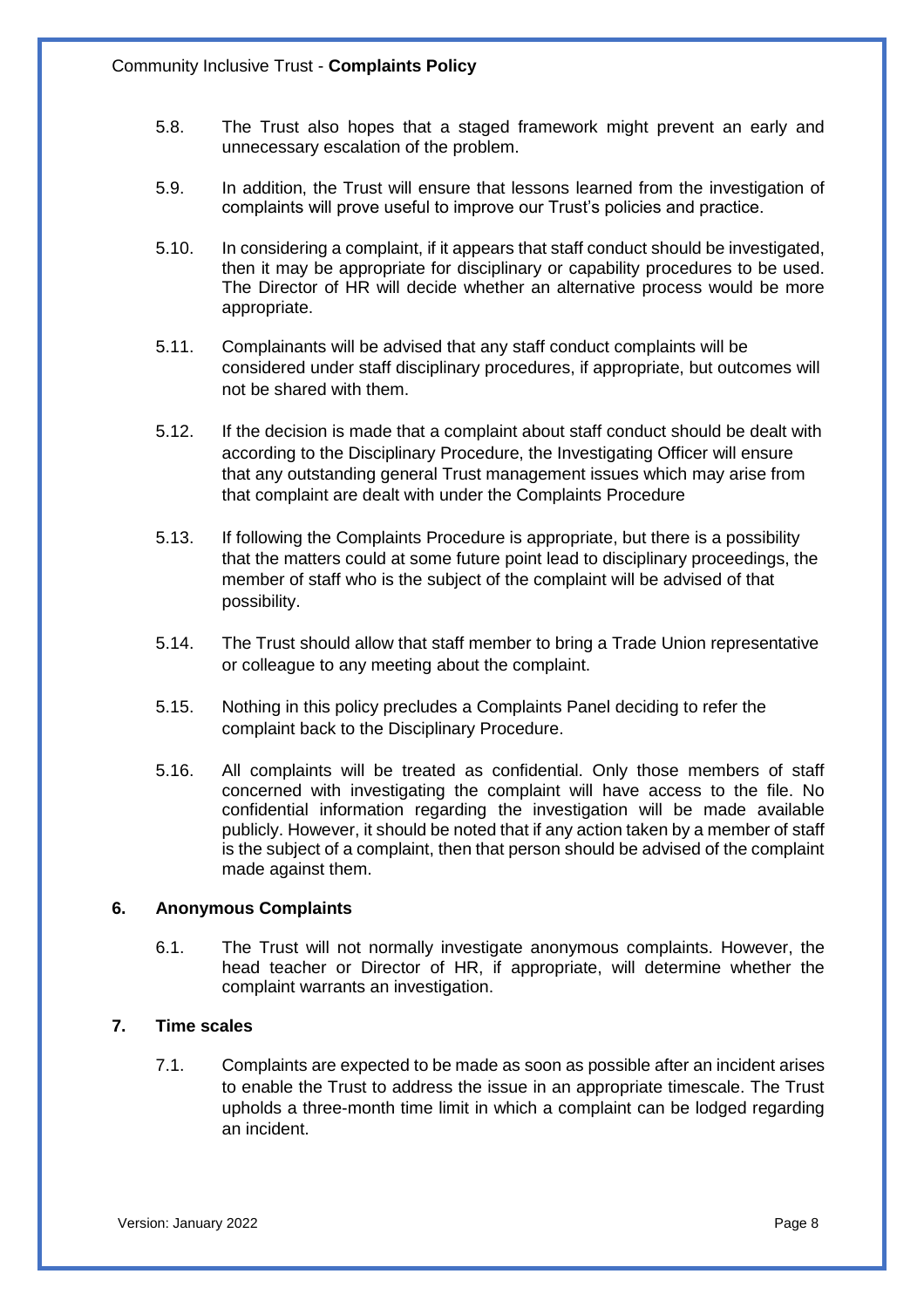- 7.2. Where a series of associated incidents have occurred, the complaint must be made within three months of the last of these incidents.
- 7.3. Complaints made outside this time limit will not be automatically refused and exceptions will be considered. In the case of any timescales changing, all parties involved will be informed of the changes in a timely manner.

# **8. Complaints received outside of term time**

8.1. The Trust will consider all complaints made outside of term time to have been received on the first school day after the holiday period.

# **9. Scope**

9.1. This procedure covers all complaints about any provision of community facilities or services by the Trust other than complaints that are dealt with under other statutory procedures, including those listed below.

| <b>Exceptions</b>                     | Who to contact                                                  |  |  |
|---------------------------------------|-----------------------------------------------------------------|--|--|
| Admissions to schools                 | Concerns about admissions, statutory assessments                |  |  |
| Statutory assessments<br>οf           | of Special Educational Needs, or<br>school re-                  |  |  |
| <b>Special Educational Needs</b>      | organisation proposals are<br>handled<br>through<br>a           |  |  |
| School<br>re-organisation             | separate appeals process.                                       |  |  |
| proposals                             |                                                                 |  |  |
| Matters likely to require a           | Complaints about child protection matters<br>are                |  |  |
| <b>Child Protection Investigation</b> | handled under our child protection and safeguarding             |  |  |
|                                       | policy and in accordance with relevant statutory<br>guidance.   |  |  |
|                                       | If you have serious concerns, you may wish to contact           |  |  |
|                                       | the local authority designated officer (LADO) who has           |  |  |
|                                       | local responsibility for safeguarding.                          |  |  |
|                                       | <b>LADO</b><br>01522<br>554674,                                 |  |  |
|                                       | LSCP_LADO@lincolnshire.gov.uk                                   |  |  |
| of children from<br>Exclusion         | Further information about raising concerns about                |  |  |
| school*                               | exclusion can be found at: www.gov.uk/school-                   |  |  |
|                                       | discipline-exclusions/exclusions.                               |  |  |
|                                       | *complaints about the application of the behaviour              |  |  |
|                                       | policy can be made through the school's complaints              |  |  |
|                                       | procedure.                                                      |  |  |
| Whistleblowing                        | We have an internal whistleblowing procedure for all            |  |  |
|                                       | including temporary staff and<br>our employees,<br>contractors. |  |  |
|                                       | The Secretary of State for Education is the prescribed          |  |  |
|                                       | person for matters relating to education for whistle-           |  |  |
|                                       | blowers in education who do not want to raise matters           |  |  |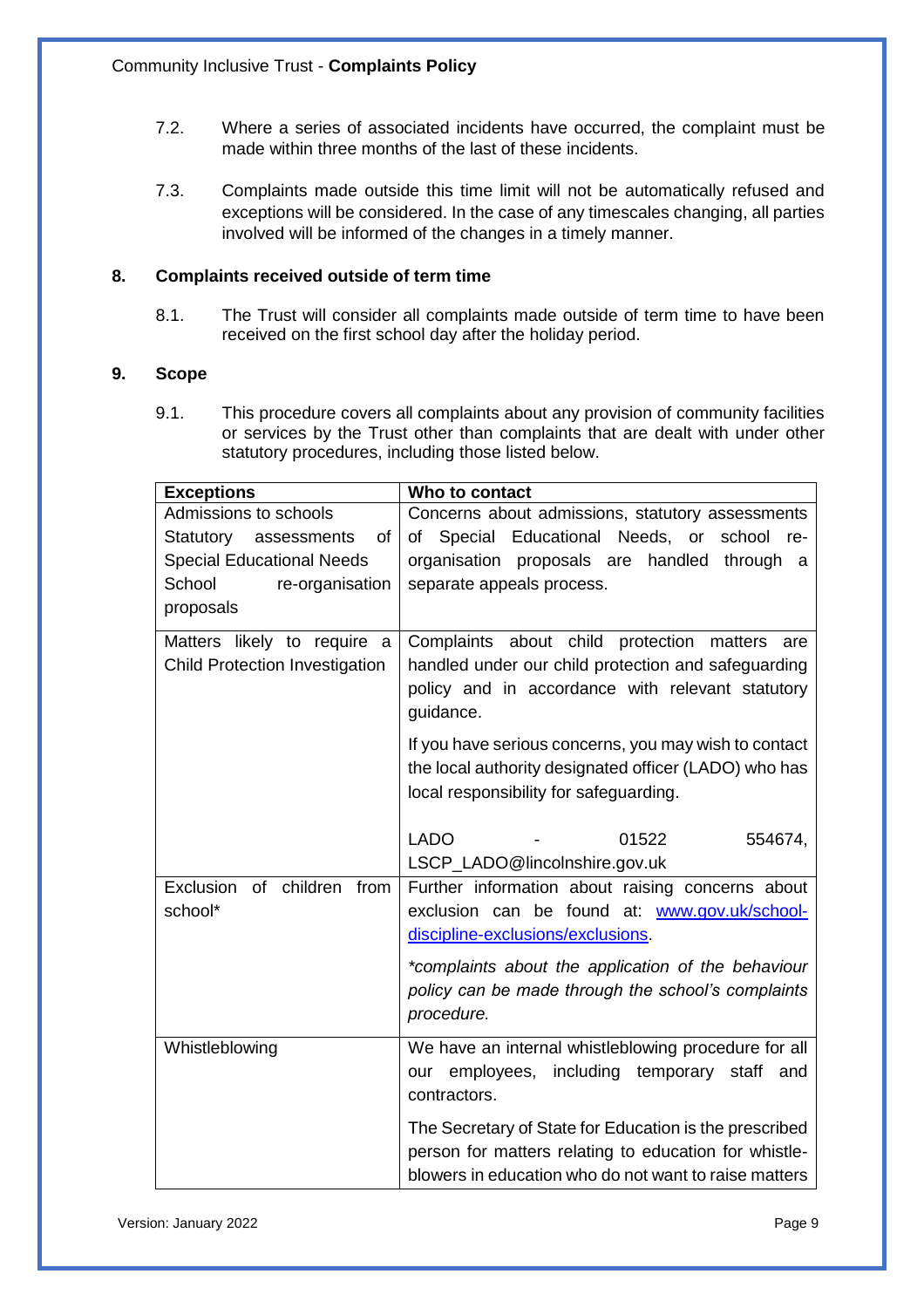|                                                                                                          | direct with their employer. Referrals can be made at:                                                                                                                                                                                                                                                                            |  |  |
|----------------------------------------------------------------------------------------------------------|----------------------------------------------------------------------------------------------------------------------------------------------------------------------------------------------------------------------------------------------------------------------------------------------------------------------------------|--|--|
|                                                                                                          | www.education.gov.uk/contactus.                                                                                                                                                                                                                                                                                                  |  |  |
|                                                                                                          | Volunteer staff who have concerns about our school<br>should complain through the school's complaints or<br>whistleblowing procedures. You may also be able to<br>complain direct to the LA or the Department for<br>Education (see link above), depending on the<br>substance of your complaint.                                |  |  |
| Staff grievances                                                                                         | Complaints from staff will be dealt with under the                                                                                                                                                                                                                                                                               |  |  |
|                                                                                                          | Trust's internal grievance procedures.                                                                                                                                                                                                                                                                                           |  |  |
| Staff conduct                                                                                            | Complaints about staff will be dealt with under the<br>Trust's internal disciplinary procedures, if appropriate.<br>Complainants will not be informed of any disciplinary<br>action taken against a staff member as a result of a<br>complaint. However, the complainant will be notified<br>that the matter is being addressed. |  |  |
| Complaints about services<br>provided by other providers<br>who may use school premises<br>or facilities | Providers should have their own<br>complaints<br>procedure to deal with complaints about service.<br>Please contact them direct.                                                                                                                                                                                                 |  |  |
| National Curriculum - content                                                                            | Please contact the Department for Education at:<br>www.education.gov.uk/contactus                                                                                                                                                                                                                                                |  |  |
|                                                                                                          |                                                                                                                                                                                                                                                                                                                                  |  |  |

- 9.2. If other bodies are investigating aspects of the complaint, for example the police, local authority (LA) safeguarding teams or Tribunals, this may impact on our ability to adhere to the timescales within this procedure or result in the procedure being suspended until those public bodies have completed their investigations. If this happens, we will inform you of a proposed new timescale.
- 9.3. If a complainant commences legal action against the Trust in relation to their complaint, we will consider whether to suspend the complaints procedure until those legal proceedings have concluded.

# **10. Resolving Complaints**

- 10.1. At each stage in the procedure, the Trust wants to resolve the complaint. If appropriate, we will acknowledge that the complaint is upheld in whole or in part. In addition, we may offer one or more of the following:
	- an explanation
	- an admission that the situation could have been handled differently or better
	- an assurance that we will try to ensure the event complained of will not recur
	- an explanation of the steps that have been or will be taken to help ensure that it will not happen again and an indication of the timescales within which any changes will be made
	- an undertaking to review school policies in light of the complaint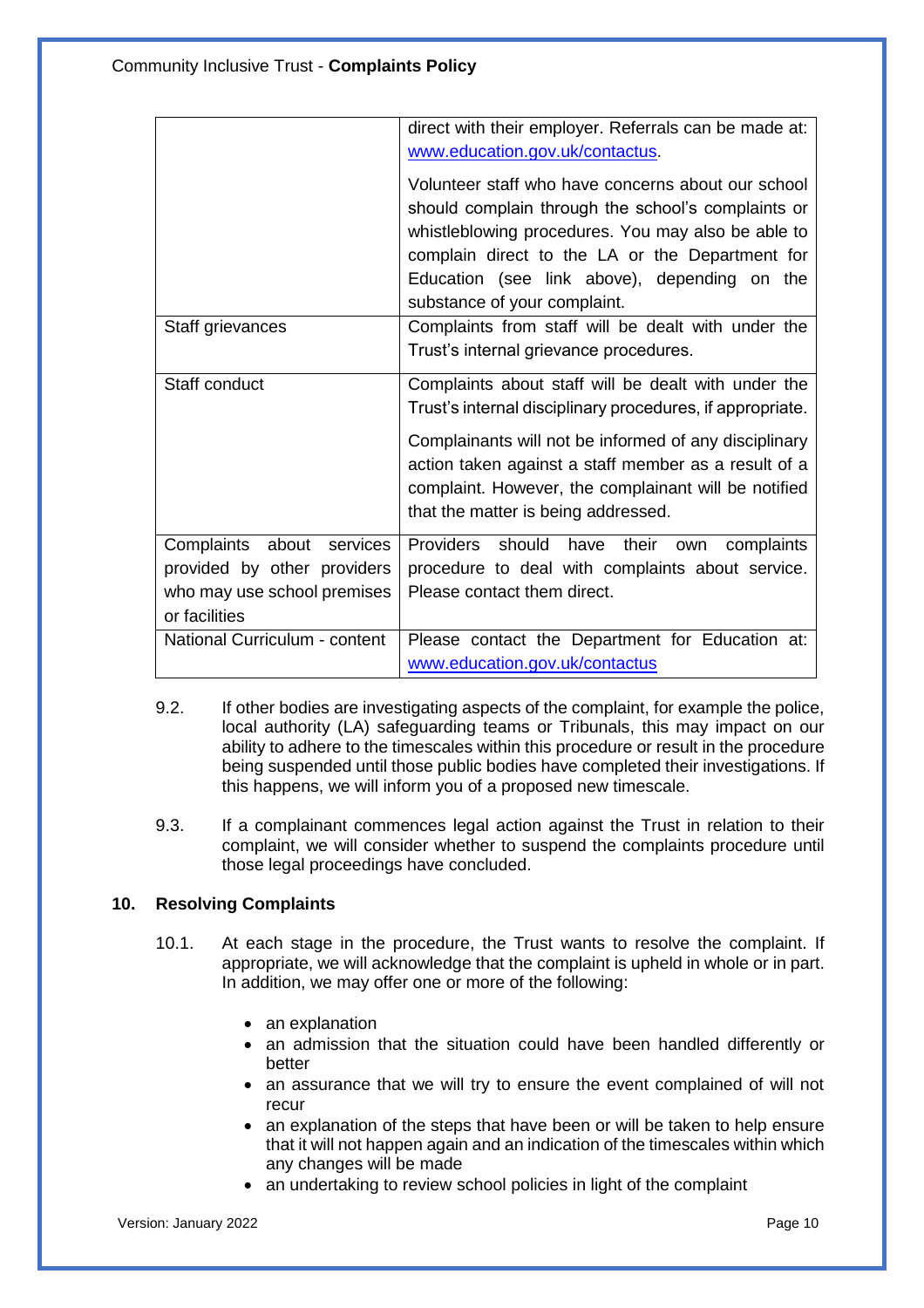• an apology.

#### **11. Withdrawal of a complaint**

11.1. If a complainant wants to withdraw their complaint, we will ask them to confirm this in writing.

#### **12. Stage 1 – Informal complaints**

- 12.1. It is to be hoped that most concerns can be expressed and resolved on an informal basis.
- 12.2. Concerns should be raised with the relevant individual as set out in section 5.3.
- 12.3. The Trust will decide an appropriate individual to manage each case at the informal stage, on a case by case basis. All cases will be managed by senior members of staff.
- 12.4. A member of the ELT should be informed of all complaints.
- 12.5. The complaint will be acknowledged either in writing or orally within 2 working days. This acknowledgement will confirm the name and contact details of the individual managing the case.
- 12.6. In some cases, it may be necessary for a meeting with the complainant to be arranged.
- 12.7. The complaint will be investigated accordingly which may involve gathering physical evidence or speaking to other staff.
- 12.8. Brief notes of any meetings or conversations should be kept securely on file.
- 12.9. At the conclusion of their investigation the person investigating the complaint will provide an informal written response within 10 working days of receipt of the complaint.
- 12.10. If it is not possible to meet these deadlines, then the complainant will be informed when they will receive a response.
- 12.11. If the issue remains unresolved, the next step is to make a formal complaint.

#### **13. Stage 2 – Formal complaints**

- 13.1. If a complainant is not satisfied with the resolution provided at the informal stage they should provide a formal written complaint to the Director of HR – [HR@citacademies.co.uk](mailto:HR@citacademies.co.uk) with **FORMAL COMPLAINT** in the subject bar.
- 13.2. If the complaint is about the Director of HR the written complaint should be addressed to the CEO.
- 13.3. The complaint should be received within 10 working days of the outcome of stage 1 being received.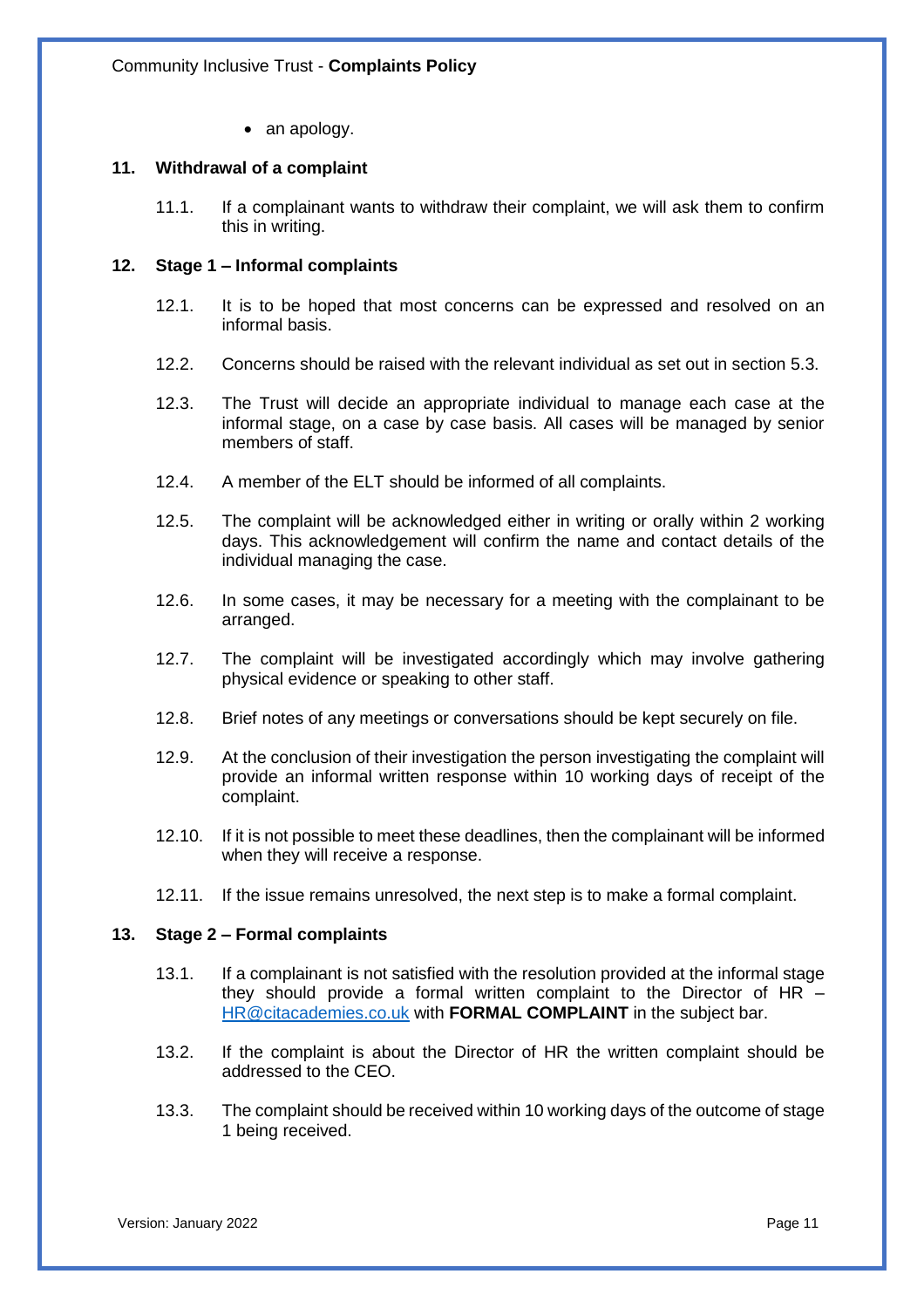- 13.4. Requests received outside of this time frame will only be considered if exceptional circumstances apply.
- 13.5. The written complaint should set out:
	- The nature of the complaint and any issues which remain unresolved following the stage one process;
	- What actions the complainant would require to resolve their complaint.
- 13.6. The Trust will appoint an appropriate Investigating Officer to manage the complaint. The Investigating Officer will have had no previous involvement in the case and will be more senior than the individual who managed the case at stage one.
- 13.7. In some cases, the Investigating Officer may be a member of staff from another school and in exceptional circumstances and independent external investigator may be engaged.
- 13.8. If the complaint is about a Local School Board/Trustee member then the case may be investigated by a member of a Local School Board or the Trust Board.
- 13.9. In exceptional cases the Trust may appoint an independent Investigating Officer who is not a member of staff or board member.
- 13.10. The Director of HR will record the date the complaint is received and acknowledge receipt of the complaint in writing (either by letter or email) within 5 working days and confirm who has been appointed to investigate the complaint.
- 13.11. During the investigation, the Investigating Officer will:
	- if necessary, interview those involved in the matter and/or those complained of, allowing them to be accompanied if they wish
	- keep a written record of any meetings/interviews in relation to their investigation.
	- At the conclusion of their investigation provide a formal written response within 30 working days of the date of receipt of the complaint.
- 13.12. If the Investigating Officer is unable to meet this deadline, they will provide the complainant with an update and revised response date.
- 13.13. Where the Investigating Officer has made reasonable attempts to accommodate the complainant with dates for a meeting and they refuse or are unable to attend, they will be provided questions in writing with a deadline to complete.
- 13.14. Failure by a complainant to respond within 10 working days may lead to the complaint being concluded based on the evidence available.
- 13.15. Where there are communication difficulties, the complaint may be made in person or via telephone
- 13.16. The investigating officer will provide a written response to the complainant that will detail any actions taken to investigate the complaint and provide a full explanation of the decision made and the reason(s) for it. Where appropriate, it will include details of actions the Trust will take to resolve the complaint.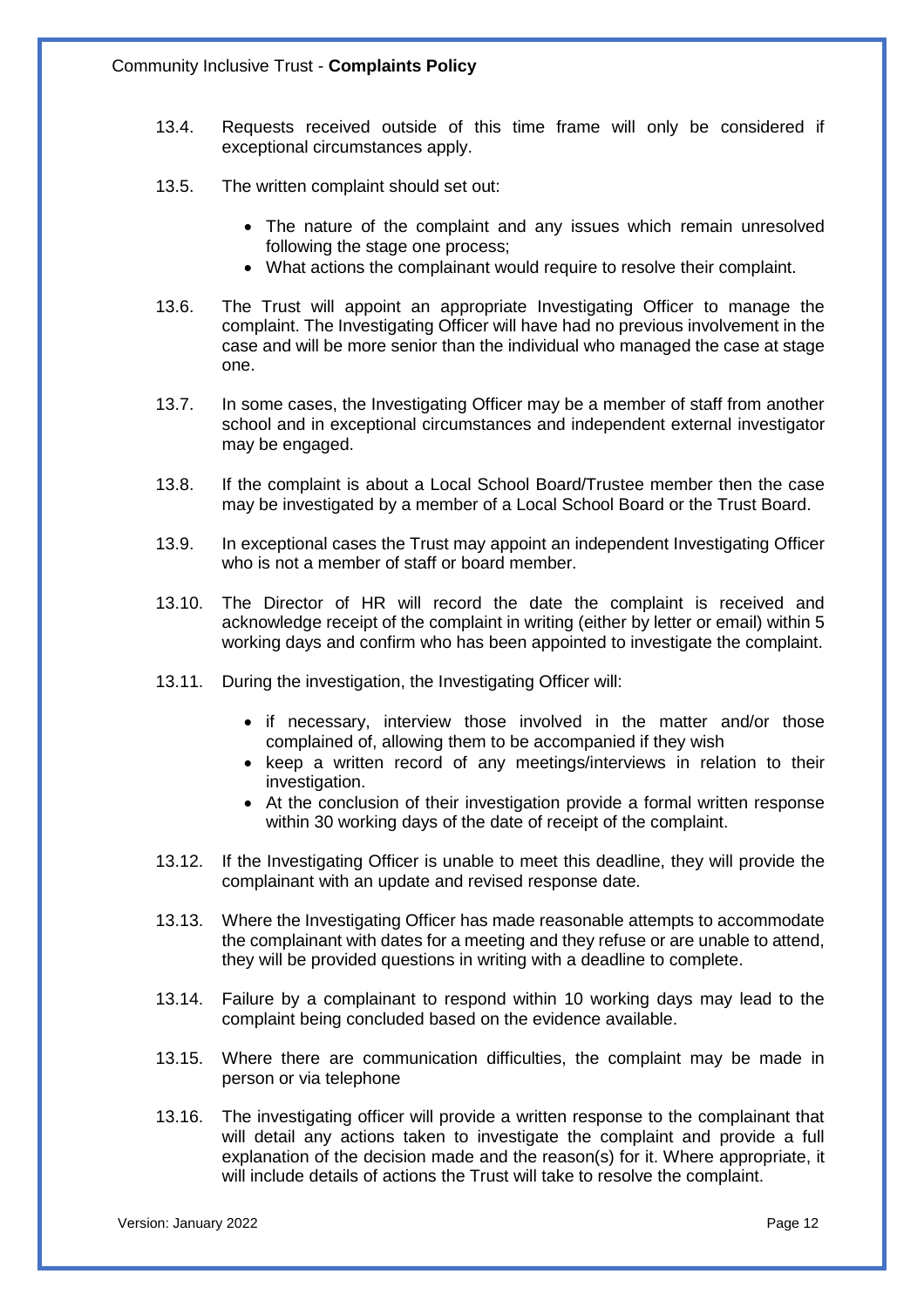- 13.17. The written response must be authorised by a member of the Executive Leadership Team before it is sent to the complainant.
- 13.18. If Stage 2 highlights any recommendations of changes in working practice the complainant must allow 60 working days for these recommendations to be embedded fully.
- 13.19. The Investigating Officer will advise the complainant of how to escalate their complaint should they remain dissatisfied with the outcome of Stage 2.

#### **14. Stage 3 – Panel Meeting**

- 14.1. If the complainant is dissatisfied with the outcome of the previous stage they can escalate the case to stage 3.
- 14.2. A request to escalate to Stage 3 must be made to the Director of HR, [HR@citacademies.co.uk](mailto:HR@citacademies.co.uk) with FORMAL COMPLAINT in the subject bar.
- 14.3. If the complaint is about the Director of HR the written complaint should be addressed to the CEO.
- 14.4. The Director of HR will ensure that stage 1 and 2 of this complaints process have been completed. If not, the case will be reverted to the relevant stage.
- 14.5. The request should set out:
	- The nature of the complaint and any issues which remain unresolved following the stage one process;
	- What actions the complainant would require to resolve their complaint.
- 14.6. The complaint should be received within 10 working days of the outcome of stage 2 being received.
- 14.7. If the complaint is regarding the failure of the Trust to implement agreed actions within the 60 working days then a complaint can be made within 10 working days of this date.
- 14.8. Requests received outside of this time frame will only be considered if exceptional circumstances apply.
- 14.9. The Director of HR will liaise with the appropriate Clerk (Local School Board or Trust Board) who will write to the complainant to acknowledge receipt of the complaint within 5 working days of receiving the stage 3 request.
- 14.10. The Clerk will aim to convene a meeting within 20 working days of receipt of the Stage 3 request. If this is not possible, the Clerk will provide an anticipated date and keep the complainant informed.
- 14.11. If the complainant rejects the offer of three proposed dates, without good reason, the Clerk will decide when to hold the meeting. It will then proceed in the complainant's absence on the basis of written submissions from both parties.
- 14.12. If the complaint is:

Version: January 2022 Page 13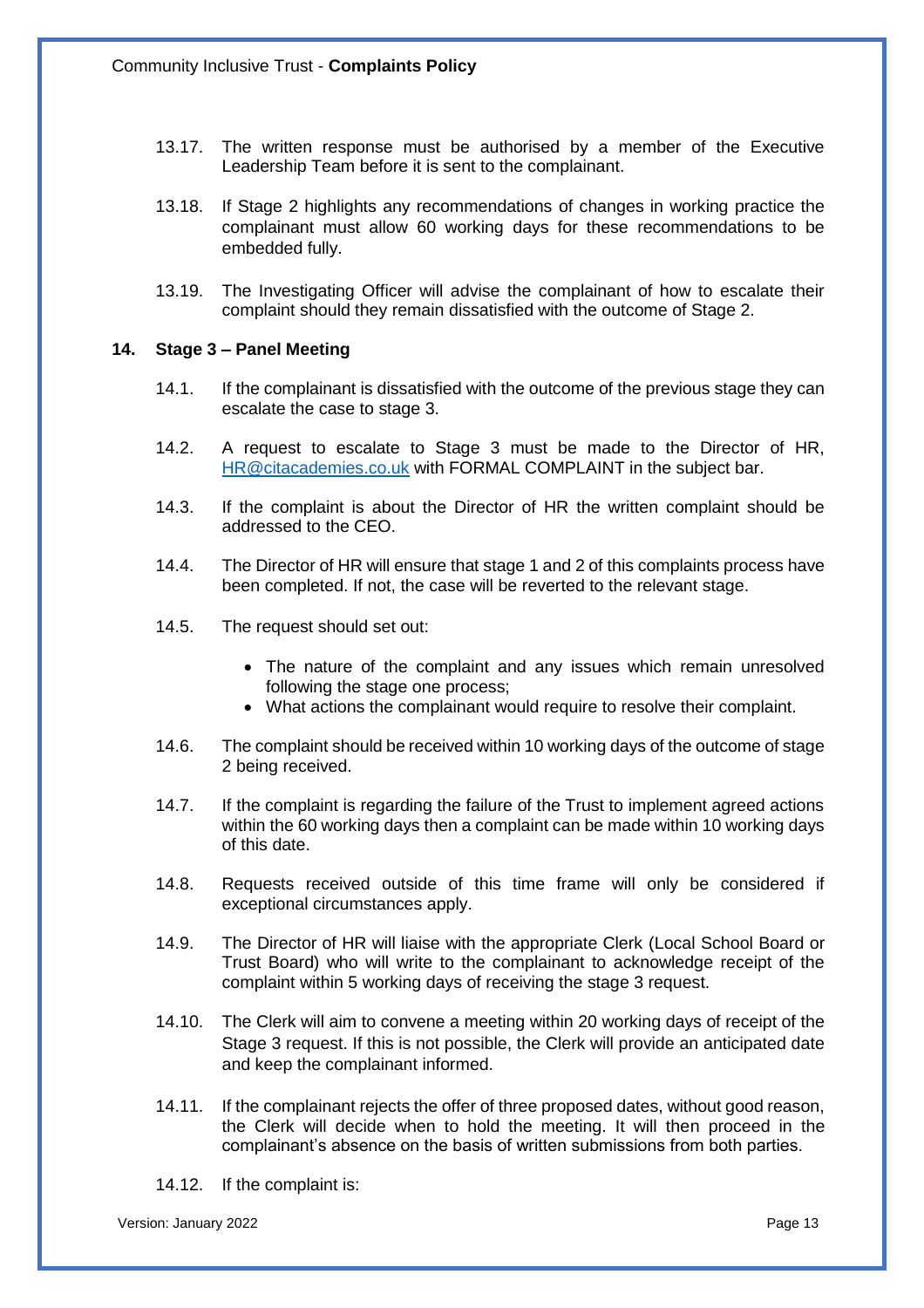- jointly about the Chair and Vice Chair or
- the entire Local School/Trust Board or
- the majority of the Local School/Trust Board

the Stage 3 will be heard by a completely independent committee panel.

- 14.13. The Complaint Panel will consist of three members. None of the three members of the Complaint Panel will have been involved in the incidents or events which led to the complaint, or have been involved in dealing with the complaint in the previous stages, of have any detailed prior knowledge of the complaint.
- 14.14. One of the Complaint Panel members will be independent of the management and running of the Trust. This means that the independent Complaint Panel member will not be a Trustee/LSB member or an employee of the Trust.
- 14.15. A complainant may bring someone along to the panel meeting to provide support. This can be a relative or friend. Generally, we do not encourage either party to bring legal representatives to the committee meeting. However, there may be occasions when legal representation is appropriate.
- 14.16. If a trust employee is called as a witness in a complaint meeting, they may wish to be supported by union representation.
- 14.17. Representatives from the media are not permitted to attend.
- 14.18. At least 10 working days before the meeting, the Clerk will:
	- confirm and notify the complainant of the date, time and venue of the meeting, ensuring that, if the complainant is invited, the dates are convenient to all parties and that the venue and proceedings are accessible
	- request copies of any further written material to be submitted to the panel at least 7 working days before the meeting.
- 14.19. Any written material will be circulated to all parties at least 5 working days before the date of the meeting. The panel will not normally accept, as evidence, recordings of conversations that were obtained covertly and without the informed consent of all parties being recorded.
- 14.20. The panel will also not review any new complaints at this stage or consider evidence unrelated to the initial complaint to be included. New complaints must be dealt with from Stage 1 of the procedure.
- 14.21. The meeting will be held in private. Electronic recordings of meetings or conversations are not normally permitted unless a complainant's own disability or special needs require it. Prior knowledge and consent of all parties attending must be sought before meetings or conversations take place. Consent will be recorded in any minutes taken.
- 14.22. At the meeting, all participants will be given the opportunity to put their case across and discuss any issues.
- 14.23. The panel will consider issues raised in the original complaint and any issues which have been highlighted during the complaints procedure.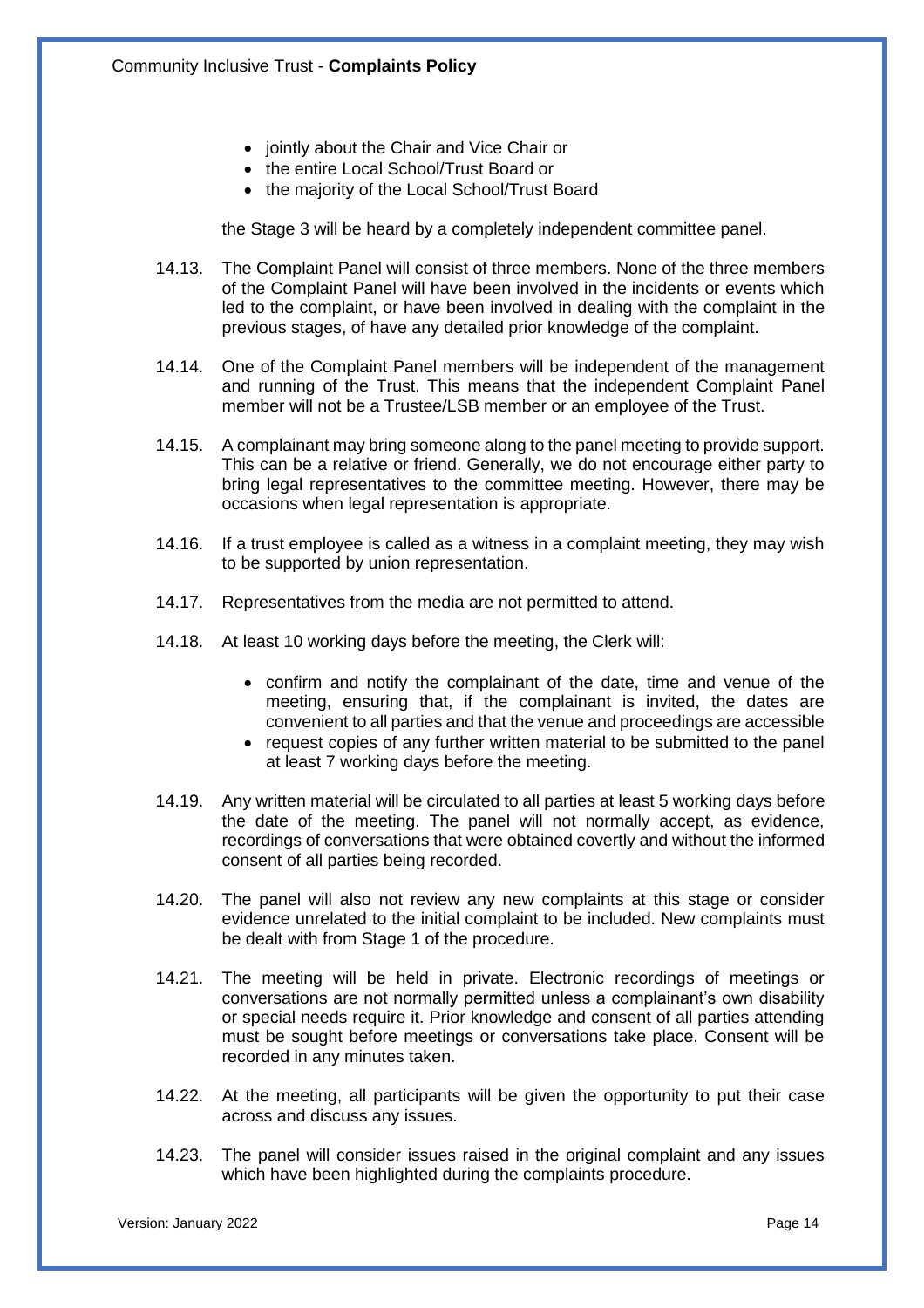- 14.24. The procedure recommended for the meeting is as follows:
	- The Chair of the Panel will welcome the complainant, introduce the panel members and explain the procedure.
	- The Chair of the Panel will invite the complainant, or person accompanying the complainant, to explain the complaint.
	- The Panel may question the complainant about the complaint and the reasons why it has been made.
	- The Investigating Officer will be invited by the Chair of the Panel to question the complainant about the complaint and why it has been made.
	- The Chair of the Panel will invite the Investigating Officer to make a statement in response to the complaint. At the discretion of the Chair of the Panel, the Investigating Officer may invite members of staff directly involved in the complaint to supplement their response.
	- The Panel may question the Investigating Officer and/or members of staff about the response to the complaint.
	- The Chair of the Panel will invite the complainant to question the Investigating Officer and/or members of staff about the response to the complaint.
	- Any party has the right to call witnesses, subject to the approval of the Panel.
	- The Panel, the Investigating Officer and the complainant have the right to question any such witnesses.
	- The Investigating Officer will be invited by the Chair of the Panel to make a final statement.
	- The complainant will be invited by the Chair of the Panel to make a final statement.
	- The Chair of the Panel will explain to the complainant and the Investigating Officer that the decision of the Panel will now be considered and a written decision will be sent to both parties within 10 working days.
	- The Chair of the Panel will then ask all parties to leave, except for members of the Panel and their Clerk.
- 14.25. The Chair of the Panel will provide the complainant and the Trust with a full explanation of their decision and the reason(s) for it, in writing, within 10 working days.
- 14.26. The letter to the complainant will include details of how to contact the Education and Skills Funding Agency (ESFA) if they are dissatisfied with the way their complaint has been handled by the Trust.
- 14.27. The response will detail any actions taken to investigate the complaint and provide a full explanation of the decision made and the reason(s) for it. Where appropriate, it will include details of actions the Trust will take to resolve the complaint.
- 14.28. The panel will ensure that those findings and recommendations are sent by electronic mail or otherwise given to the complainant and, where relevant, the person complained about. Furthermore, they will be available for inspection on the Trust premises by the proprietor and the head teacher.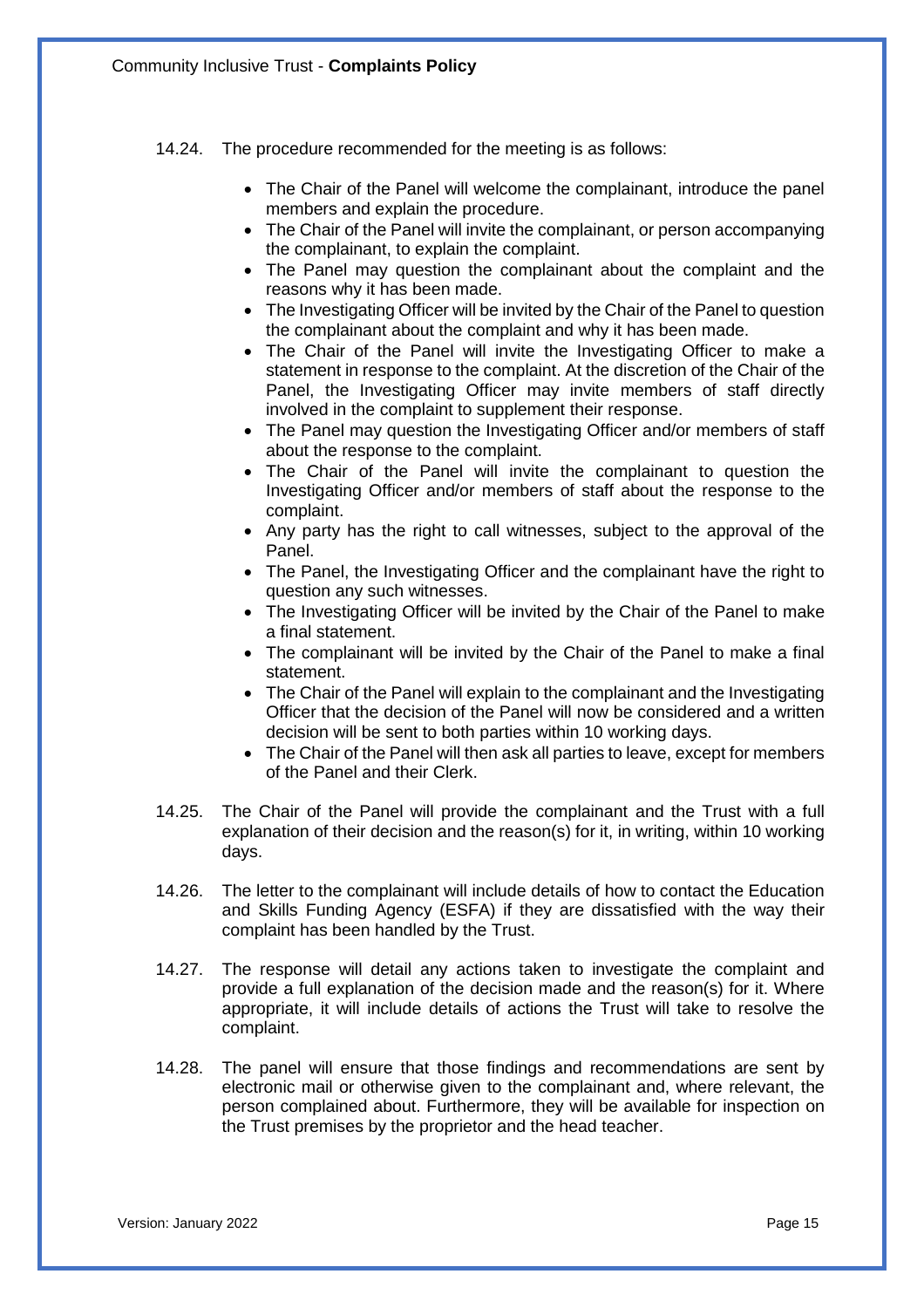- 14.29. A written record will be kept of all complaints, and of whether they are resolved at the preliminary stage or proceed to a panel meeting, along with what actions have been taken, regardless of the decision.
- 14.30. All correspondence statements and records relating to individual complaints will be kept confidential, except where the Secretary of State or a body conducting an inspection under section 109 of the 2008 Act requests access to them.

#### **15. Outcomes**

- 15.1. At any of the three stages, any of the below outcomes or findings may be reached as a result of the complaint:
	- The complaint requires no further action;
	- There is insufficient evidence to either uphold or dismiss the complainant's complaint;
	- An acknowledgement that the Trust could have handled the situation differently or better;
	- An apology;
	- An explanation of steps which have been taken to ensure the circumstances which led to the complaint will not happen again;
	- An agreement to review the Trust's policies in light of the complaint.

#### **16. Next Steps**

- 16.1. If the complainant believes the trust did not handle their complaint in accordance with the published complaints procedure or they acted unlawfully or unreasonably in the exercise of their duties under education law, they can contact the ESFA after they have completed Stage 3.
- 16.2. The ESFA will not normally reinvestigate the substance of complaints or overturn any decisions made by the Trust. They will consider whether the Trust has adhered to education legislation and any statutory policies connected with the complaint and whether they have followed Part 7 of the Education (Independent School Standards) Regulations 2014.
- 16.3. The complainant can refer their complaint to the ESFA online at: www.education.gov.uk/contactus, by telephone on: 0370 000 2288 or by writing to:

Academy Complaints and Customer Insight Unit Education and Skills Funding Agency Cheylesmore House Quinton Road **Coventry** CV1 2WT

#### **17. Interviewing witnesses**

17.1. When interviewing pupils to gather information regarding a complaint, the interview should be conducted in the presence of another member of staff or, in the case of serious complaints, e.g. where the possibility of criminal investigation exists, in the presence of their parents.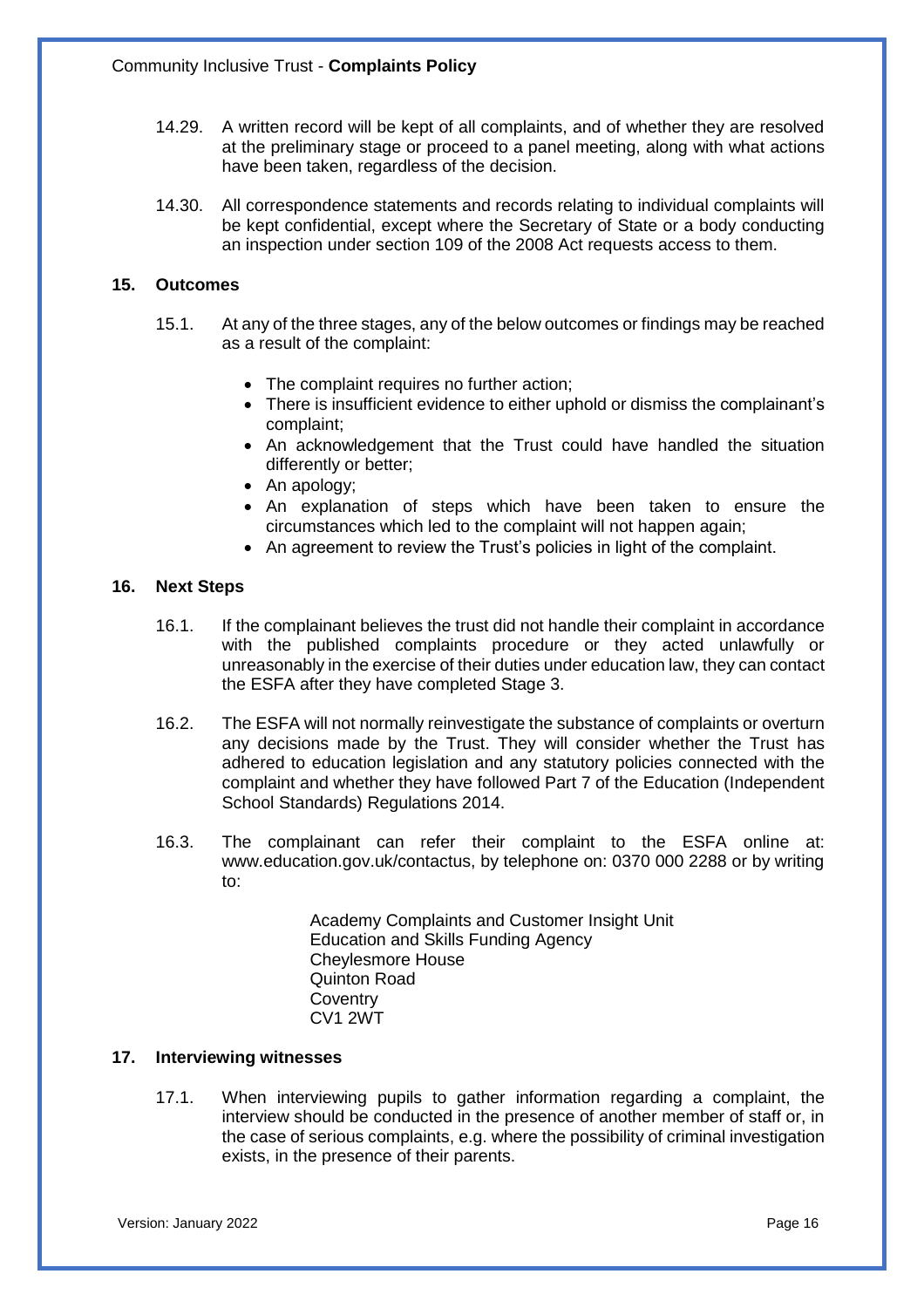- 17.2. The Trust will ensure that the conduction of interviews does not prejudice a police or LA designated officer's (LADO) investigation.
- 17.3. The Trust understands the importance of ensuring a friendly and relaxed area which is free from intimidation. All pupils interviewed will be made fully aware of what the interview concerns and their right to have someone with them.
- 17.4. Staff are allowed a colleague and/or trade union representative to support them at their interview. The colleague must not be anyone likely to be interviewed themselves, including their line manager.
- 17.5. The interviewer will not express opinions in words or attitude, so as to not influence the interviewee.
- 17.6. The interviewee will sign a copy of the transcription of the interview.

#### **18. Recording a complaint**

- 18.1. A written record shall be kept of any complaint made, whether made via phone, in person or in writing, detailing:
	- The main issues raised, the findings and any recommendations.
	- Whether the complaint was resolved following an informal route, formal route or panel meeting.
	- Actions taken by the Trust as a result of the complaint (regardless of whether the complaint was upheld).
- 18.2. Recording devices will not be used to review discussions of complaints at a later date. Where there are communication difficulties or disabilities, recording devices may be used for the purposes of reasonable adjustments. All parties in the meeting must provide consent prior to recording devices being used.
- 18.3. The Trust will not accept, as evidence, any recordings that were obtained covertly and without the informed consent of all parties being recorded.
- 18.4. The Trust will hold all records of complaints centrally. Correspondence, statements and records relating to individual complaints are kept confidential except where the Secretary of State or a body conducting an inspection requests to access them.

#### **19. Managing unreasonable requests**

- 19.1. The Trust is committed to dealing with all complaints fairly and impartially, and to providing a high-quality service to those who complain. We will not normally limit the contact complainants have with the Trust; however, we do not expect our staff to tolerate unacceptable behaviour and will take action to protect staff from that behaviour, including that which is abusive, offensive or threatening.
- 19.2. A complaint may be regarded as unreasonable when the person making the complaint: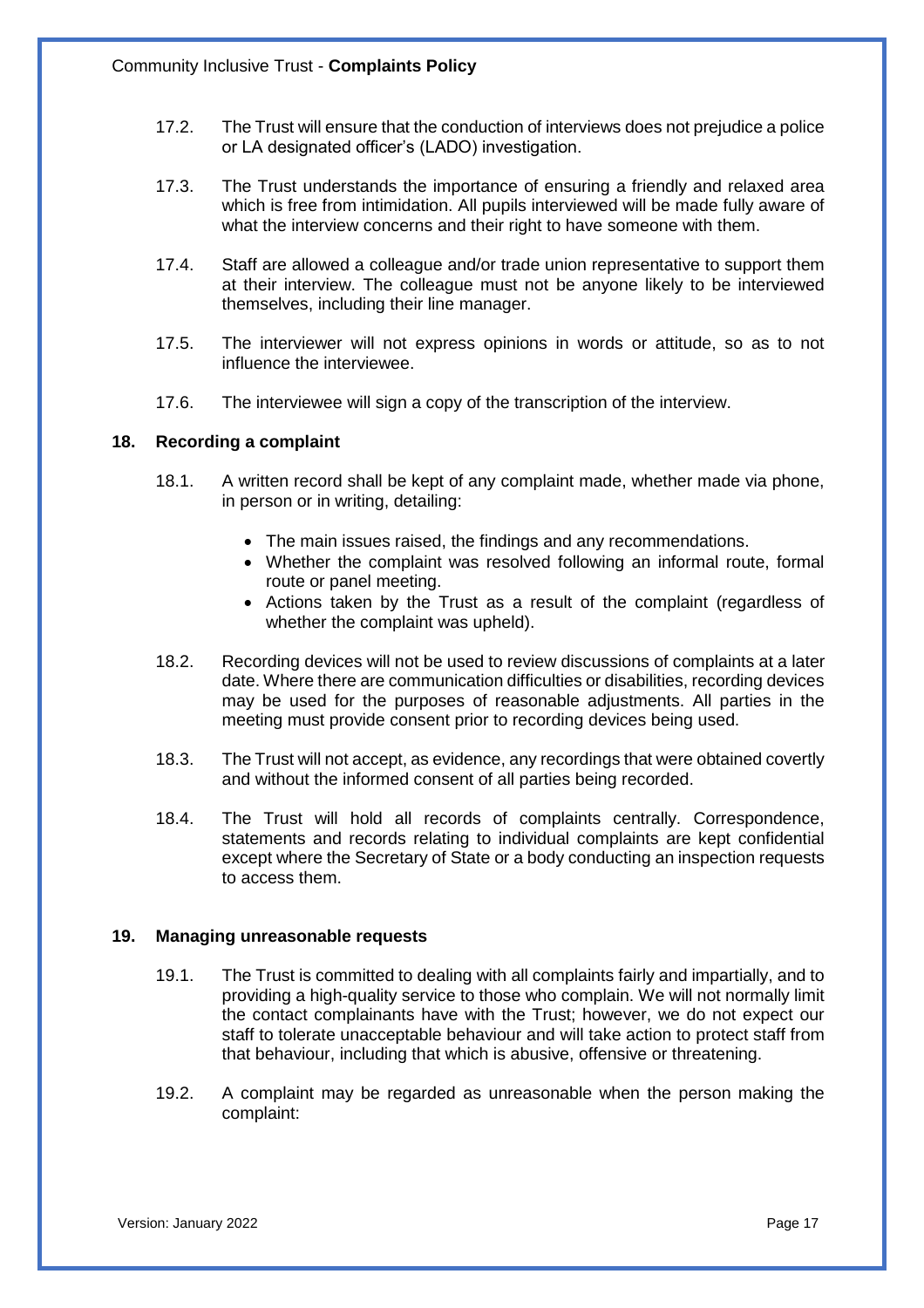- Refuses to articulate their complaint or specify the grounds of a complaint or the outcomes sought by raising the complaint, despite offers of assistance.
- Refuses to cooperate with the complaints investigation process while still wishing their complaint to be resolved.
- Refuses to accept that certain issues are not within the scope of a complaints procedure.
- Insists on the complaint being dealt with in ways which are incompatible with the adopted complaints procedure or with good practice.
- Introduces trivial or irrelevant information which the complainant expects to be taken into account and commented on, or raises large numbers of detailed but unimportant questions, and insists they are fully answered, often immediately and to their own timescales.
- Makes unjustified complaints about staff who are trying to deal with the issues and seeks to have them replaced.
- Changes the basis of the complaint as the investigation proceeds.
- Repeatedly makes the same complaint (despite previous investigations or responses concluding that the complaint is groundless or has been addressed).
- Refuses to accept the findings of the investigation into that complaint where the Trust's complaints procedure has been fully and properly implemented and completed including referral to the DfE.
- Seeks an unrealistic outcome.
- Makes excessive demands on Trust time by frequent, lengthy, complicated and stressful contact with staff regarding the complaint in person, in writing, by email and by telephone while the complaint is being dealt with.
- 19.3. A complaint may also be considered unreasonable if the person making the complaint does so either face-to-face, by telephone, in writing or electronically:
	- Maliciously.
	- Aggressively.
	- Using threats, intimidation or violence.
	- Using abusive, offensive or discriminatory language.
	- Knowing it to be false.
	- Using falsified information.
	- By publishing unacceptable information in a variety of media, e.g. social media websites and newspapers.
- 19.4. Complaints of an inappropriate nature that may be considered obsessive, harassing, repetitious, aggressive or intimidating will be managed using the Trust's vexatious communication policy.
- 19.5. Complainants should limit the numbers of communications with the Trust while a complaint is being progressed. It is not helpful if repeated correspondence is sent (either by letter, phone, email or text) as it could delay the outcome being reached.
- 19.6. Whenever possible, the Trust will discuss any concerns with the complainant informally before applying an 'unreasonable' marking.
- 19.7. A member of ELT or the Trust board must approve an 'unreasonable' marking.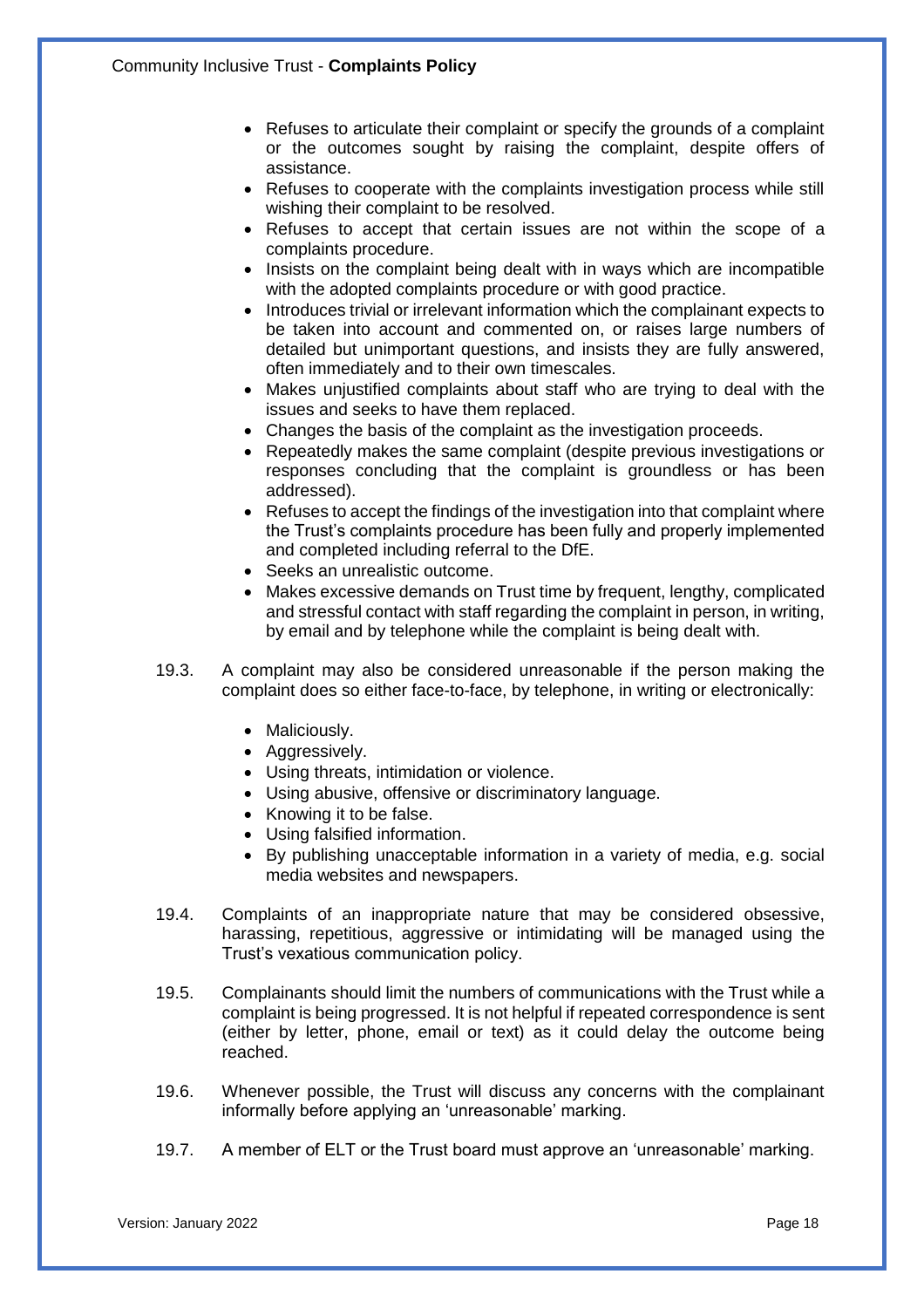- 19.8. If the behaviour continues, the Trust will write to the complainant explaining that their behaviour is unreasonable and asking them to change it. For complainants who excessively contact the Trust causing a significant level of disruption, the Trust may specify methods of communication and limit the number of contacts in a communication plan. This will usually be reviewed after six months.
- 19.9. A decision to stop responding will only be considered in circumstances where the following statements are true:
	- Every reasonable step has been taken to address the complainant's concerns.
	- The complainant has been given a clear statement of the Trust's position and their options.
	- The complainant contacts the Trust repeatedly, making substantially the same points each time.
- 19.10. If the above criteria are met, in making a decision to stop responding the Trust will also consider if the complainant is often abusive or aggressive in their communication, makes insulting personal comments about or threats towards staff, and if the Trust believes their intent is to disrupt or inconvenience the Trust.
- 19.11. The Trust will not stop responding to a complainant on the basis that they are difficult to deal with or they ask complex questions.
- 19.12. In response to any serious incident of aggression or violence, the concerns and actions taken will be put in writing immediately and the police informed. This may include banning an individual from the premises.

#### **20. Complaints campaigns**

- 20.1. For the purposes of this policy, "complaints campaigns" are where the Trust receives large volumes of complaints that are all based on the same subject.
- 20.2. Where the Trust becomes the subject of a complaints campaign from complainants who are not connected with the Trust, a standard, single response will be published on the Trust's website. If the Trust receives a large number of complaints about the same subject from complainants who are connected to the Trust, e.g. parents, each complainant will receive an individual response.
- 20.3. If complainants remain dissatisfied with the Trust's response, they will be directed to the DfE.

#### **21. Barring from the premises**

- 21.1. Trust premises are private property and therefore any individual may be barred from entering the premises.
- 21.2. If an individual's behaviour is cause for concern, the headteacher or member of ELT will ask the individual to leave the premises.
- 21.3. The headteacher/ELT will notify the parties involved in writing, explaining that their implied licence for access to the premises has been temporarily revoked and why, subject to any representations that the individual may wish to make.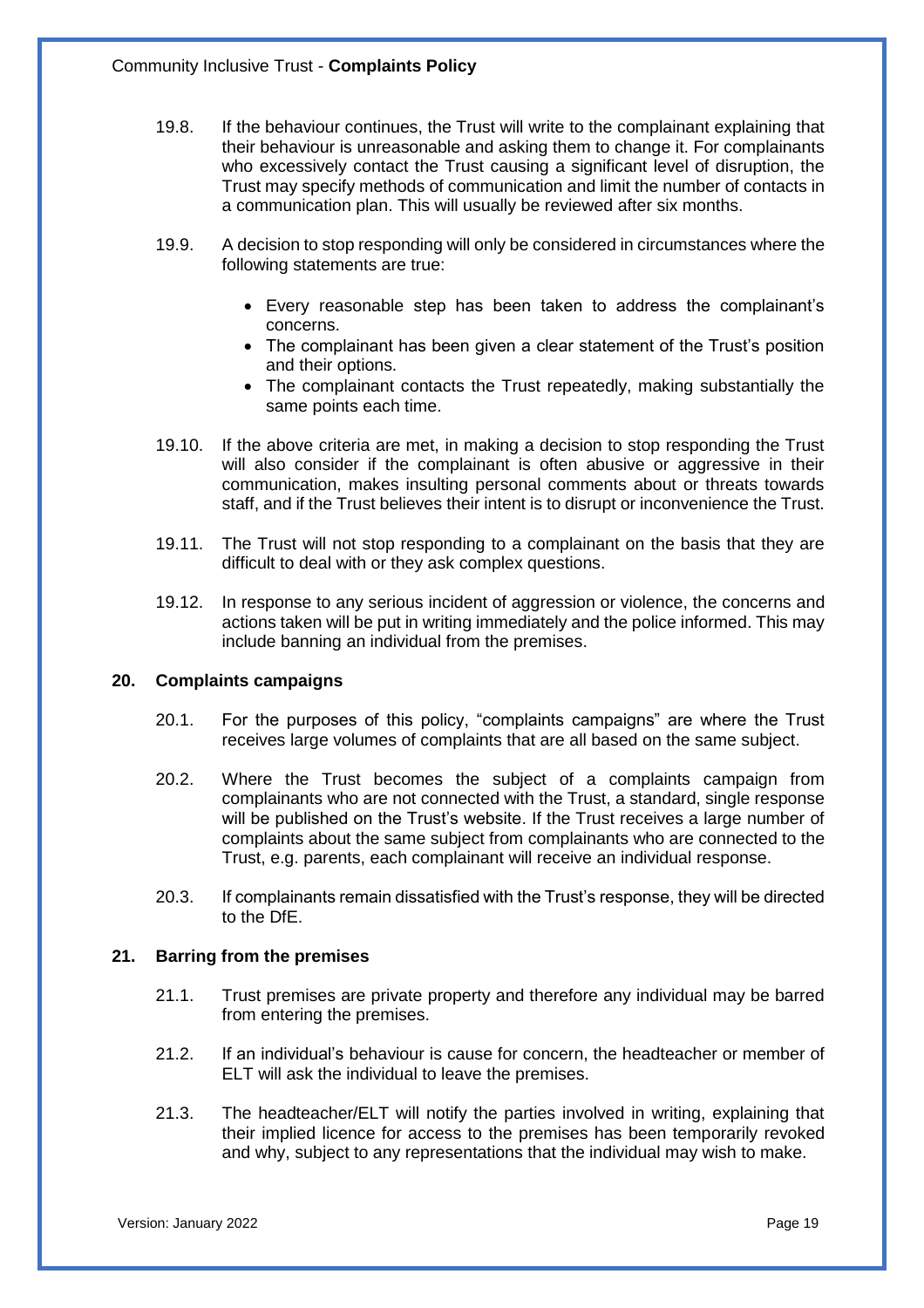- 21.4. The individual involved will be given the opportunity to formally express their views regarding the decision to bar them. This decision to bar will be reviewed by the chair of local school/Trust board or a committee of the Local School/Trust board, taking into account any discussions following the incident. If the decision is made to continue the bar, the individual will be contacted in writing, informing them of how long the bar will be in place, and when the decision will be reviewed.
- 21.5. Anyone wishing to make a complaint regarding a barring order can do so in writing, including email, clerk to the Local School/Trust board.

#### **22. Standard of fluency complaints**

- 22.1. As members of a public authority, all staff are subject to the fluency duty imposed by the Immigration Act 2016, which requires staff members to have an appropriate level of fluency in English in order to teach pupils.
- 22.2. The Trust is free to determine the level of spoken communication necessary in order for staff members to develop effective performance, but it will be matched to the demands of the role in question.
- 22.3. The Trust will be satisfied that an individual has the necessary level of fluency appropriate for the role they will be undertaking, whether this is an existing or potential new member of staff. If a member of the Trust community feels that a staff member has insufficient proficiency in spoken English for the performance of their role, they are required to follow the complaints procedure outlined in section 12 of this policy.
- 22.4. For the purpose of this policy, a "legitimate complaint" is one which is about the standard of spoken English of a member of staff; complaints regarding an individual's accent, dialect, manner or tone of communication are not considered legitimate complaints.
- 22.5. All legitimate complaints regarding the fluency duty will be handled in line with the processes outlined in this policy.
- 22.6. In addition to the processes outlined in this policy, the Trust will assess the merits of a legitimate complaint against the necessary standard of spoken English fluency required for the role in question. To assess the merits, the Trust will undertake an objective assessment against clear criteria set out in the role specification or, against the level of fluency descriptors relevant to the role in question. If the complaint is upheld, the Trust will consider what action is necessary to meet the fluency duty; this may include:
	- Specific training
	- Specific re-training
	- Assessment
	- Re-deployment
	- Dismissal
- 22.7. Appropriate support will be provided to staff to ensure that they are protected from vexatious complaints and are not subjected to unnecessary fluency testing.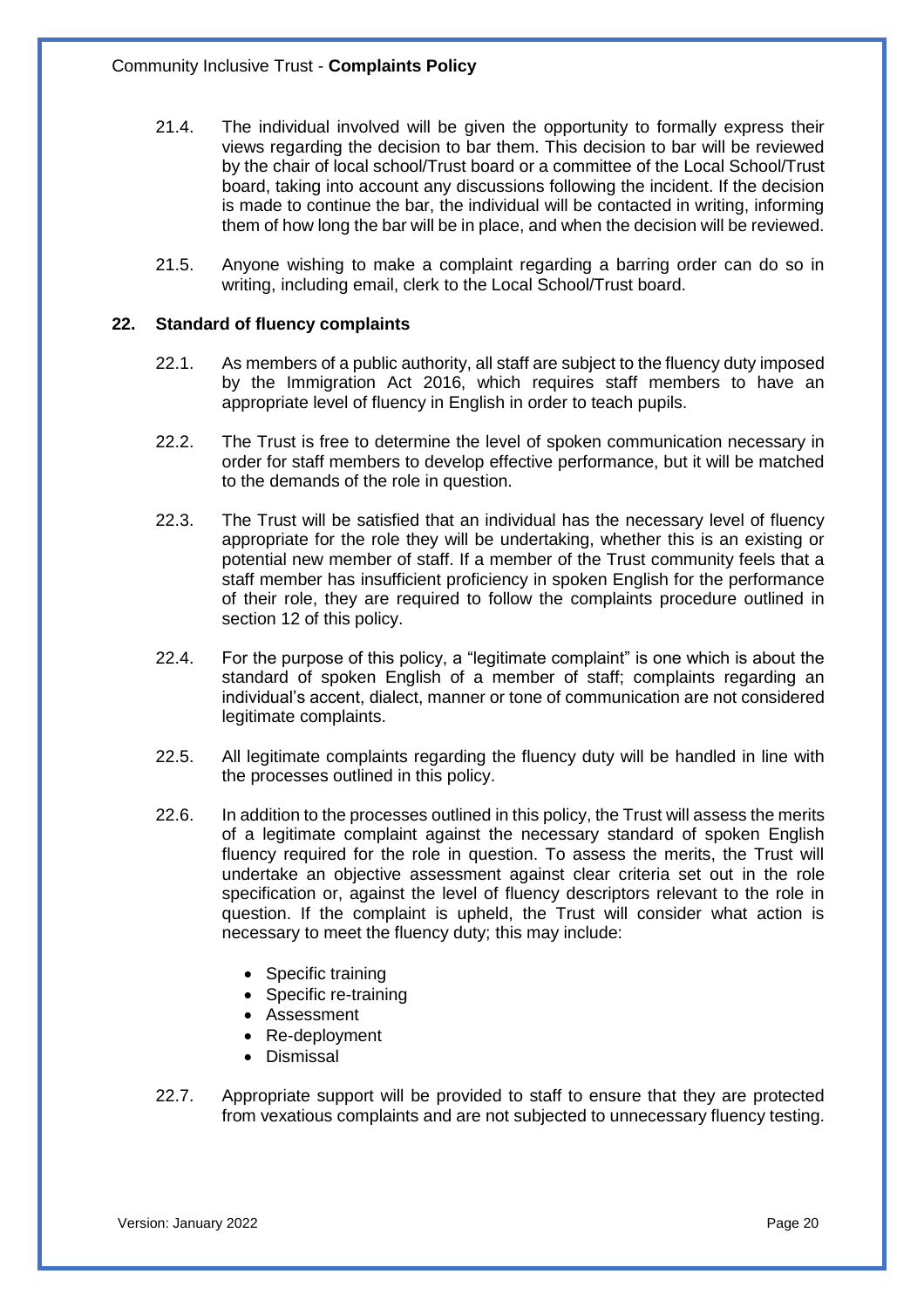# **23. Availability**

23.1. A copy of this policy will be made available on request. It will also be published on the school and Trust websites, as recommended by the ESFA.

#### **24. Monitoring and review**

24.1. The complaints procedure will be reviewed every 3 years, taking into account any legislative changes and the latest guidance issued by the DfE.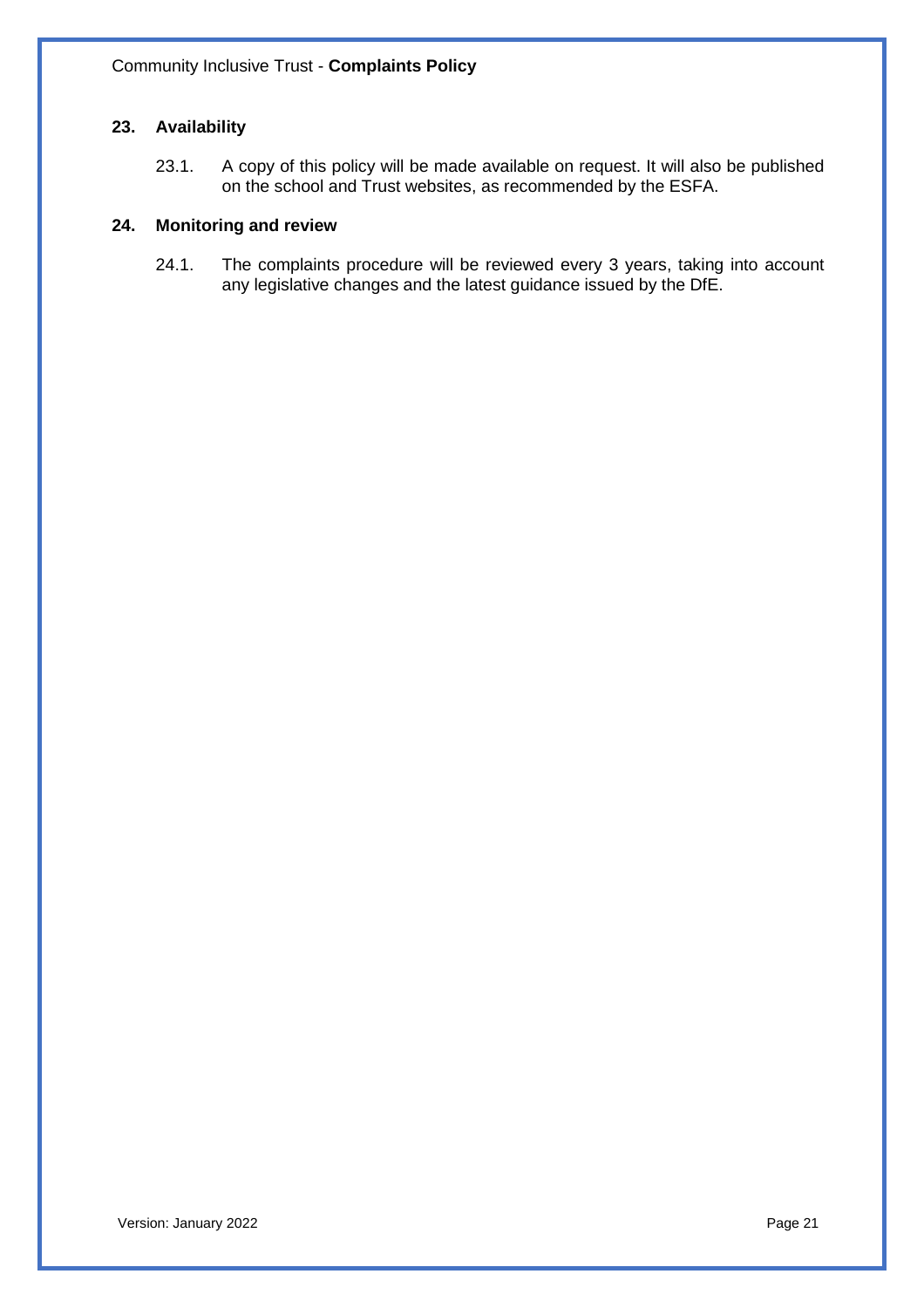# **25. Contacts**

| <b>School</b>                            | <b>Email Address</b>                |
|------------------------------------------|-------------------------------------|
| Ambergate Sports College                 | enquiries@ganf-cit.co.uk            |
| <b>Boston Endeavour Academy</b>          | enquiries@bea-cit.co.uk             |
| <b>Caythorpe Primary School</b>          | enquiries@caythorpe-cit.co.uk       |
| <b>Chapel St Leonards Primary School</b> | enquiries@chapel-cit.co.uk          |
| <b>Foxfields Academy</b>                 | enquiries@foxfields-cit.co.uk       |
| The Garth School                         | enquiries@garth-cit.co.uk           |
| <b>Greenfields Academy</b>               | enquiries@greenfields-cit.co.uk     |
| The Isaac Newton Primary School          | enquiries@isaacnewton-cit.co.uk     |
| <b>Linchfield Community Primary</b>      | enquiries@linchfield-cit.co.uk      |
| Poplar Farm School                       | enquiries@poplarfarmsch-cit.co.uk   |
| The Priory School                        | enquiries@priory-cit.co.uk          |
| The Grantham Sandon School               | enquiries@ganf-cit.co.uk            |
| <b>St Paul's Community Primary</b>       | enquiries@spaldingstpauls-cit.co.uk |
| <b>Woodlands Academy</b>                 | enquiries@woodlands-cit.co.uk       |
| Learn                                    | enquiries@learnteachingcentre.co.uk |
| <b>Central Support Hub</b>               | enquiries@citacademies.co.uk        |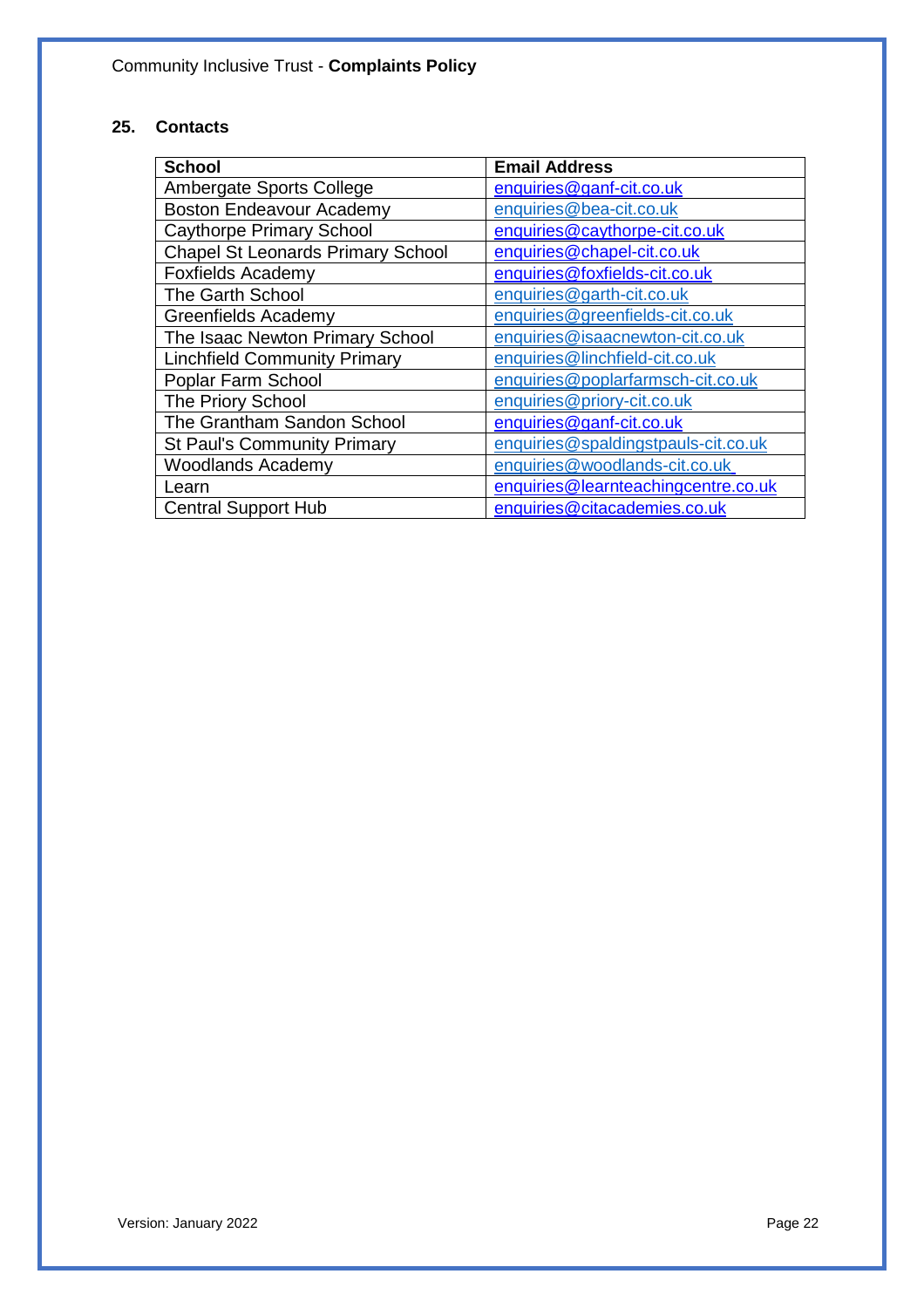# **CIT Complaints Initial Complaints Form**